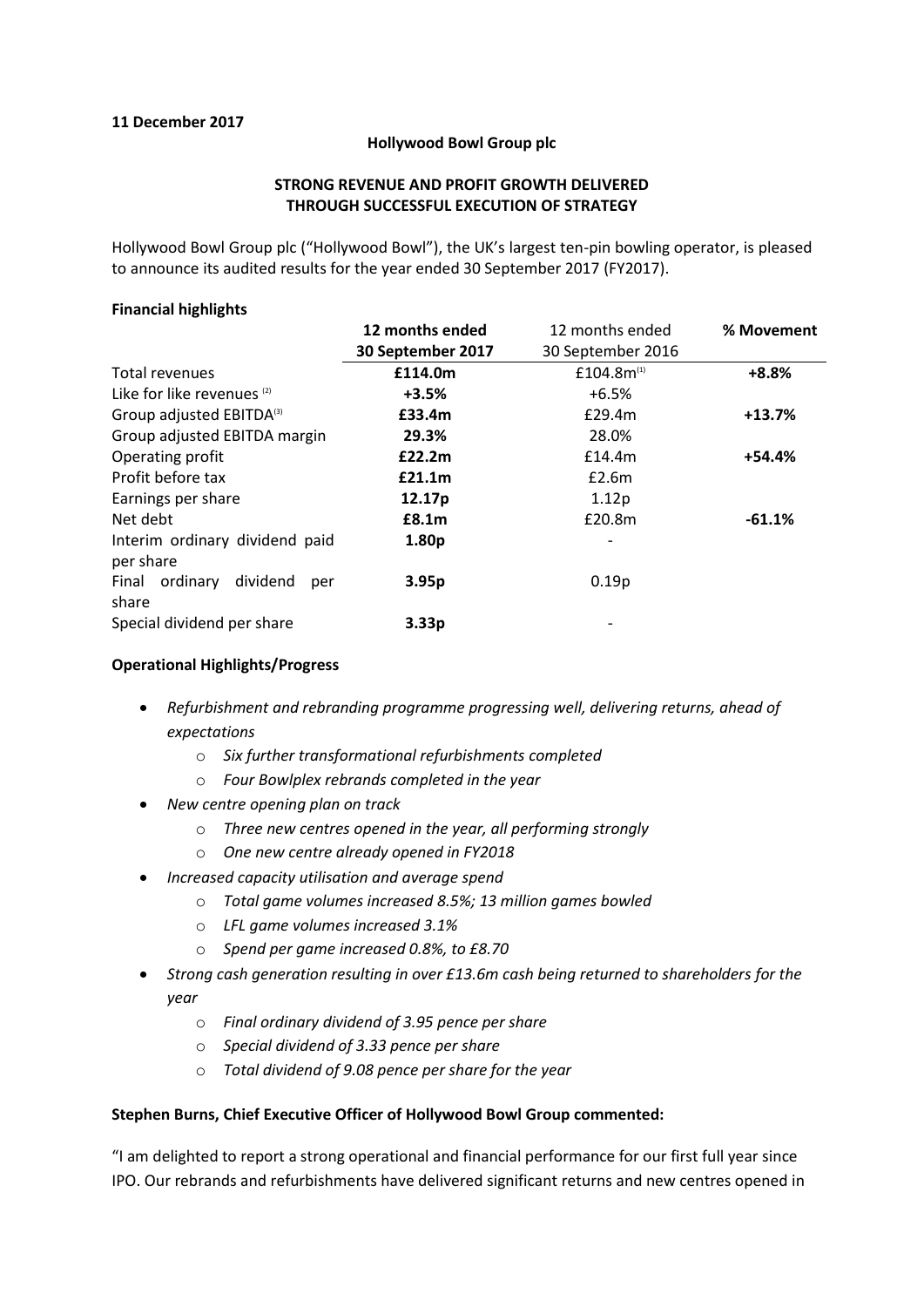the year have performed ahead of expectations. The investments we have made in improving our brand and customer offer have been well received by customers, resulting in more visits and increased spend per game across our portfolio. We will continue to trial and implement more new initiatives in order to ensure the best possible leisure experience for our customers.

"Looking forward, our strong balance sheet and cash generative business model allows us to capitalise on our healthy pipeline of new sites and we remain committed to growing our high quality portfolio through selective new openings and acquisitions.

"We expect to continue this positive momentum as we intensively manage the portfolio for growth and deliver a high-quality customer experience, which continues to be great value for money. This underpins the confidence in our ability to unlock value for shareholders, with a special dividend announced today of 3.33p, and the continuation of our progressive dividend policy going forward. Along with our end of year ordinary dividend of 3.95p we will have returned a total of £13.6m to shareholders for the year."

- 1 Management conducted a recent process of review of its key contracts and revenue recognition policies; as a result of this and in anticipation of IFRS 15 on 1 October 2018, we have identified that certain transactions have been recognised as revenue and cost of sales in prior periods when it is more appropriate to show the amounts net. Accordingly these revenues and costs of sales have been netted off in the statement of comprehensive income for the year ended 30 September 2017. Further, considering its significant impact on prior year financial statements, total revenues for 12 months ended 30 September 2016 have been restated to reflect this.
- 2 LFL revenue is defined as total revenue excluding any new centre openings (FY2017: £2.7m), pre-acquisition periods in relation to the Bowlplex acquisition on 9 December 2015 (FY2017: £3.4m), closed centres (FY2016: £0.3m) from the current or prior year, and any other non like-for-like income (leap year effect FY2016: £0.2m) and is used as a key measure of constant centre growth.
- 3 Group adjusted EBITDA (earnings before interest, tax, depreciation and amortisation) reflects the underlying trade of the overall business and excludes any one off benefits (VAT rebates for prior years and dilapidations release), and costs (expenses related to a review of a strategic acquisition which was not pursued and IPO related expenses). It is our view that these are not recurring costs. The reconciliation to operating profit is in note 3 to the Financial Statements.

#### **Enquiries:**

#### **Hollywood Bowl Group**

Steve Burns, Chief Executive Officer Laurence Keen, Chief Financial Officer Mat Hart, Commercial Director

**Tulchan Communications** James Macey White Elizabeth Snow

via Tulchan Communications

+44 (0) 207 353 4200

#### **Notes to Editors:**

Hollywood Bowl Group is the UK's largest ten-pin bowling operator, with a portfolio of 58 centres operating across the UK under the Hollywood Bowl, AMF and Bowlplex brands. The Group specialises in operating large, high quality bowling centres, predominantly located in out of town multi-use leisure parks (typically co-located with cinema and casual dining sites) and large retail parks. The centres are designed to offer a complete family entertainment experience with each centre offering at least 12 bowling lanes, on-site dining, licensed bars, and state-of-the-art family games arcades.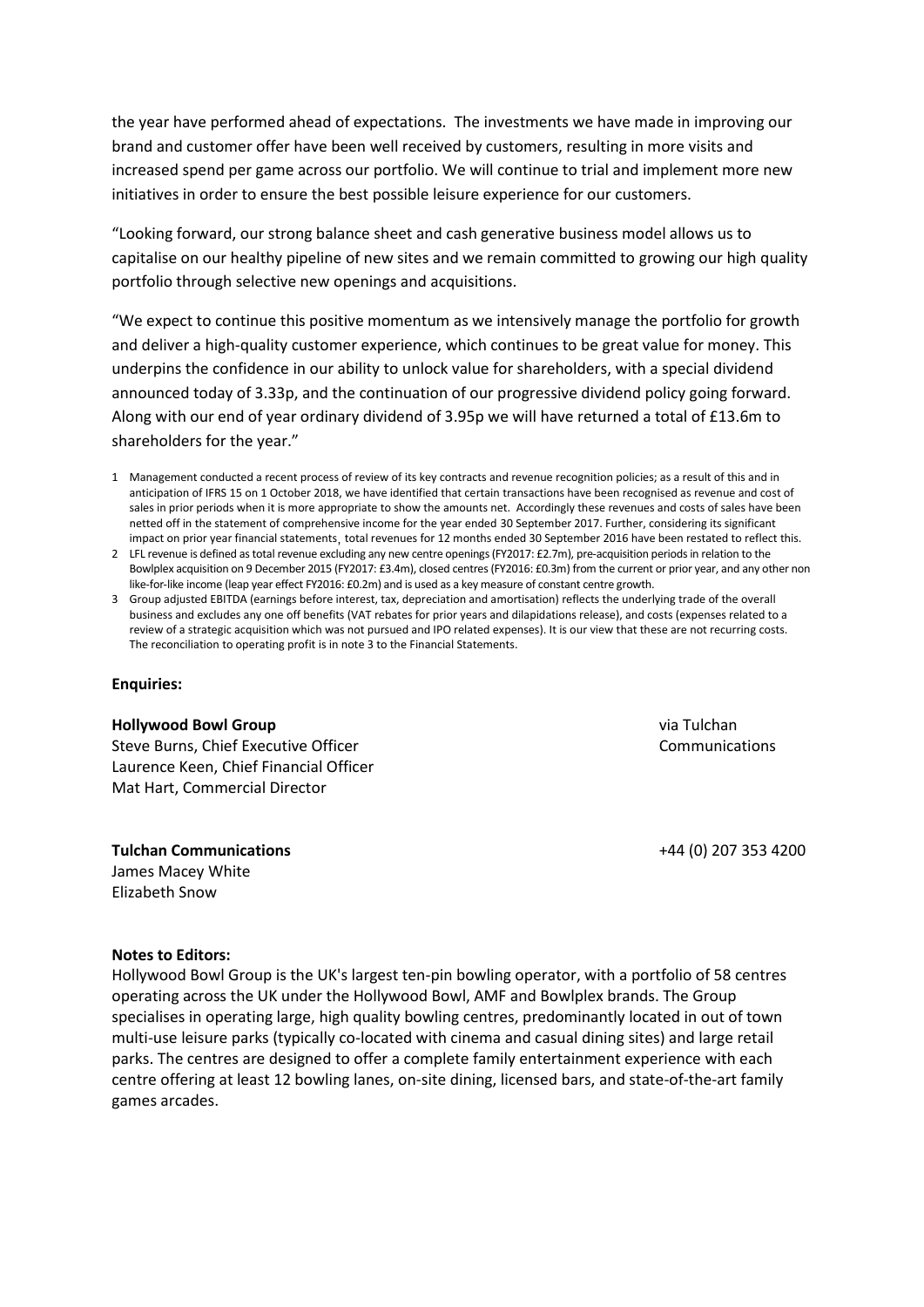## **CHAIRMAN'S STATEMENT**

### **Overview**

Following our first full year as a listed company, I am pleased to report that FY2017 was another very successful and exciting one for the Group. Revenue continued to grow as more than 13 million customers came through our doors and enjoyed the high-quality, family friendly experience we offer.

Revenue increased by 8.8 per cent to £114.0m, driven through like-for-like (LFL) sales growth in the core estate, continued investment in refurbishments and rebrands, and the opening of three new centres – Derby, Southampton and The London O2. Our strong balance sheet has been further strengthened on the back of positive trading, and net debt has reduced to £8.1m with the net debt to Group adjusted EBITDA ratio at 0.24 times.

This sector-leading performance, combined with our excellence in operations, has enabled the Board to recommend a final dividend of 3.95p per share, as well as a special dividend of 3.33p per share. The combination of these two dividends, along with our interim dividend, means that the business will have returned, subject to shareholder approval of the final dividend at the forthcoming Annual General Meeting, £13.6m (9.08p per share) to shareholders in respect of FY2017. With our strong balance sheet, we are extremely well positioned for continued growth through both the existing estate and future openings.

I have taken enormous pleasure in seeing this business continue to grow and develop over the past 12 months. Focusing on offering a high-quality bowling experience, with the emphasis on family friendly entertainment, has led to increased revenue on a LFL basis, with more customers than ever before choosing to spend their leisure time with us.

I am delighted at the progress we have made with our centre investment programme with the completion of four transformational refurbishments and six rebrands during the year. Basingstoke is an excellent example of our success. Following a £250,000 refurbishment, completed inside just four weeks, the Centre Manager has delivered one of the highest rates of EBITDA growth within the business.

We have now completed seven of the Bowlplex rebrands, with the final four planned for FY2018. The success of the Bowlplex rebrands reinforces what an excellent investment Bowlplex was.

Good corporate governance continues to be a focus for the Board as we complete our evolution from private equity to PLC ownership. Following the Group's IPO in FY2016, Epiris sold its remaining interest (17.8 per cent) in the business and we thank Bill Priestley and Ian Wood for their continued support through the first eight months of listing.

The Board recruited an additional independent NED, Ivan Schofield, and I was delighted to welcome Ivan to our Board with effect from 1 October. Ivan brings a wealth of European and UK knowledge from several multi-site leisure businesses. He has completed a thorough induction programme and is providing support and new perspective, as well as giving challenge, to an already high-performing Board.

A key component of our success is our executive leadership team which has done an outstanding job during FY2017. The four senior Directors – Steve Burns (CEO), Laurence Keen (CFO), Mat Hart (Commercial Director) and Melanie Dickinson (Talent Director), have led the company with courage,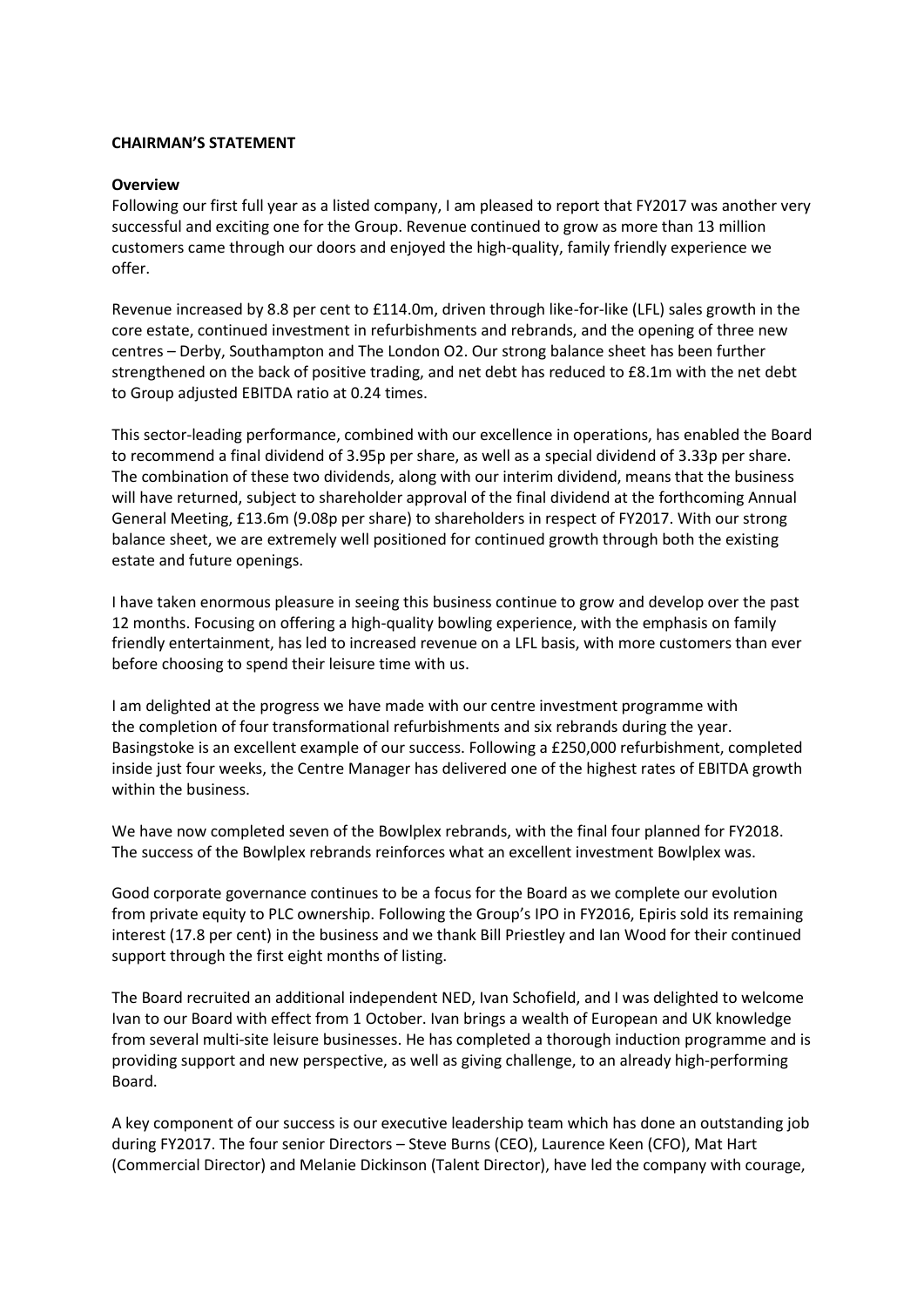conviction and a relentless desire to remain on purpose. The behaviour of the senior team provide the leadership and example for all colleagues to follow which, coupled with team member inductions and our ways of working, provides a clear cultural framework for the company to operate within. The strength of our culture delivers industry-leading performance in financial measures as well as the softer, subjective measures of customer experience and satisfaction.

I am also pleased to report that we have a high calibre management team supporting the executive leadership team and senior Directors. We have recently completed a Senior Leadership Development Programme with ten members of the team who exhibit the potential and talent to occupy senior executive roles. My participation in the reviewing and assessing of the final stages of the programme gave me great encouragement that our succession planning, and future talent are being successfully developed.

Our ability to adapt and modify has kept us relevant and accurate in delivering customer satisfaction, measured by our net promotor score and our own customer engagement programme. This success can be seen by the continual improvement in both measures of customer satisfaction.

## **Outlook**

The business continues to invest across all parts of the Group – its people, estate, technology and brands. We have a strong estate which will continue to grow (with one centre, our 58th, already opened in the new financial year) and a number of refurbishments and rebrands planned. Our strong balance sheet will allow us to undertake our strategic purpose, and the Group continues to perform in line with the Board's expectations for the full year. I thoroughly enjoy my role as Chairman and feel enthused and confident about the year ahead. We are well-positioned to continue to create value for all our shareholders, with the whole team working every day to generate the right levels of positive energy to deliver the best possible experience for our customers.

I would like to conclude by expressing my thanks to all team members across the Group for what has been another successful year.

**Peter Boddy Chairman** 11 December 2017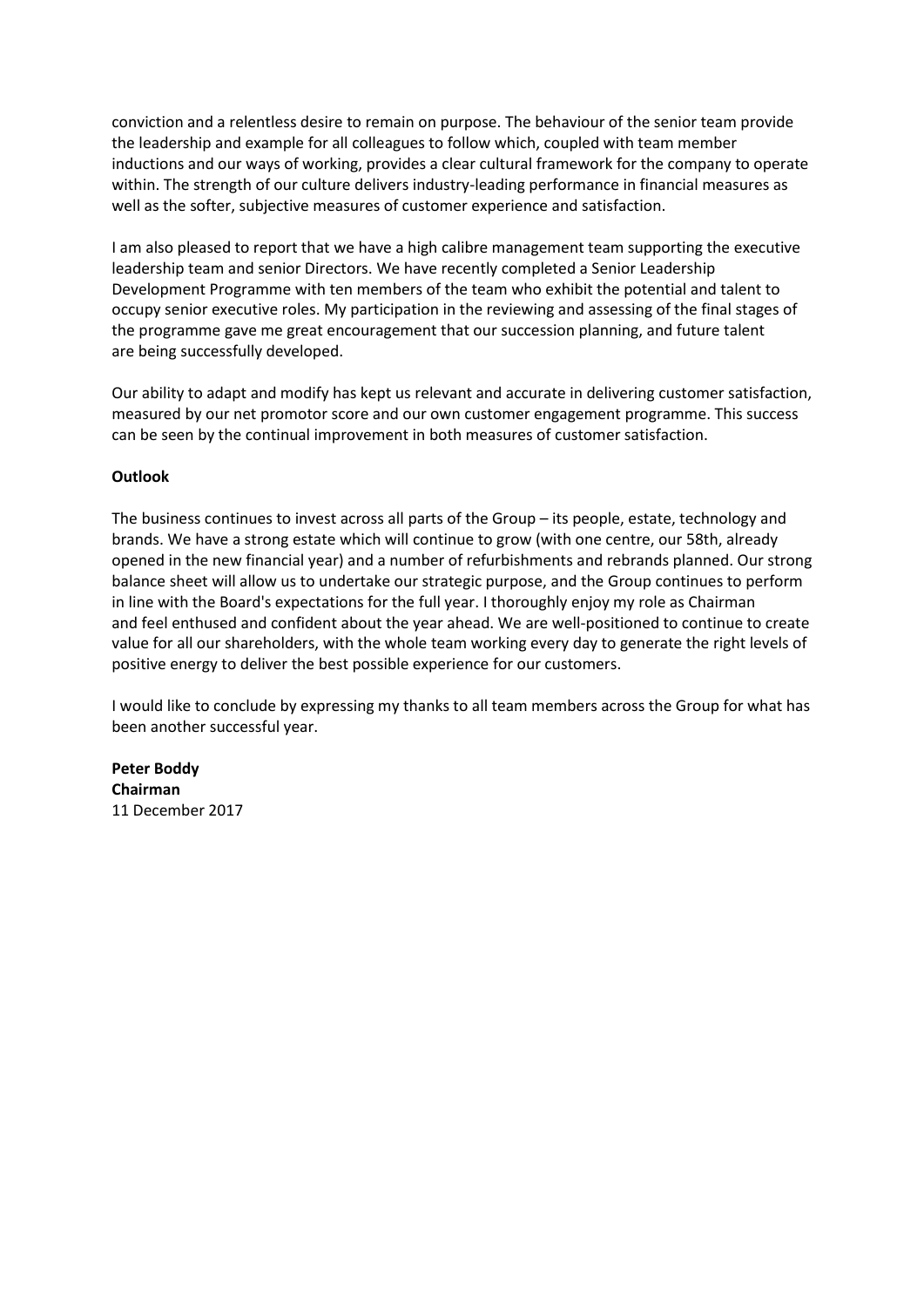## **CHIEF EXECUTIVE'S REVIEW**

I am delighted to report on another very successful year for the Hollywood Bowl Group. We achieved revenue of £114.0m, representing growth of 8.8 per cent on FY2016, and 3.5 per cent on a like for like basis (LFL). We achieved this through the execution of our customer-led strategy by: improving game volumes and spend per game by delivering great value for money experiences; investing in our refurbishment programme; and growing the estate through our new openings and acquisition programme. Through all of this, we have seen Group adjusted EBITDA grow to £33.4m, a 13.7 per cent increase over the prior year, while operating profits grew by 54.4 per cent.

Hollywood Bowl Group is the UK's ten-pin bowling market leader. We have a high quality, leasehold property portfolio of 58 centres across the UK and lead the market in profitability and margin. The Group is well placed to benefit from the widely reported and notable shift in behaviour of customers seeking to spend disposable income on experiences rather than material items. Our enhanced and evolving offer, as well as the continued development of our brands, is widening the appeal to our core family customer group, who are spending longer in our centres, and to our landlords, who are looking for high-quality leisure operators to supplement their retail offers.

### **Strategic progress**

Our simple strategy focuses on growing the business organically and driving growth through the effective deployment of capital, and we are very pleased with the progress we have made in FY2017.

### **Like-for-like growth**

Improvements in LFL revenue performance have been underpinned by a number of factors, including increased customer visits year-on-year. Game volumes in the year were up 3.1 per cent LFL (and 8.5 per cent total). More of our target market sought out our high-quality family entertainment centres, and we were able to leverage our sector leading CRM system to encourage customers on our database to visit us again via targeted marketing activity.

We have worked hard expanding the roll out of proven initiatives and on introducing new concepts to enhance the customer experience. The continuing roll out of the Hollywood Diner menu has enhanced the quality of our products, as well as drive dwell time in our diners. The new menu is now in 30 centres and will be rolled out to the rest of the estate over the coming year. The highly successful VIP concept is now in 40 centres and is a fantastic upgrade for our customers at just an extra £1 per player per game. Our high-quality amusement offer has been further enhanced with the test of virtual reality gaming in three of our centres, an exciting new experience. We are also testing our new cashless amusement offer as we look to proactively anticipate customer needs and demands.

The dynamic pricing model we introduced in July enabled us to strategically increase prices without impacting the Group's relative price competitiveness or damaging our reputation for being a great value-for-money experience (our prices remain amongst the lowest of the major ten-pin bowling operators).

All of these initiatives, as well as the fantastic teams we have in our centres, have contributed to our spend per game growing from £8.63 to £8.70 in FY2017.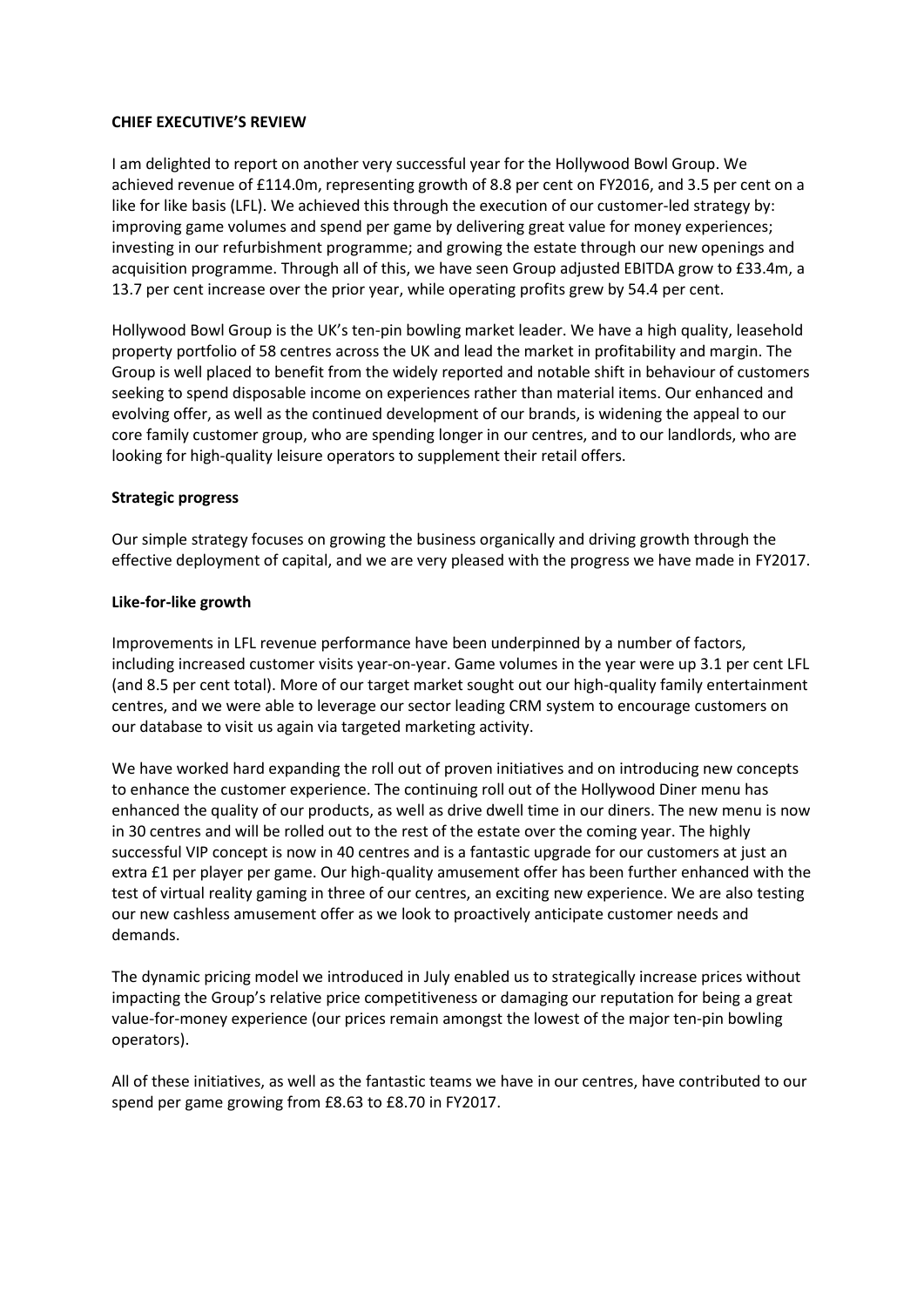## **Refurbishment and rebrand programme**

Ten full refurbishments were completed in FY2017 including the rebranding of four Bowlplex and two AMF centres (Tunbridge Wells, Cwmbran, Portsmouth, Brighton, Tolworth and Ashford). Over 60 per cent of the estate has now been refurbished with each project benefiting from those that have gone before, resulting in exceptional industry leading environments. In consequence, we continue to deliver impressive returns from the capital deployed, with the ten refurbishments on track to outperform their targeted 33 per cent return on investment.

## **New centre openings**

Our disciplined approach to centre roll out has been key to delivering the high returns and sustained performance we have seen from our mature centres. One of our key success criteria is being colocated with the top cinema in town. Over 70% of our current estate fulfils this criterion, and our recent openings have continued on this path.

We opened three centres in FY2017, two of which – Southampton and Derby – were organic openings, while The London O2 was an acquisition. Each property negotiation is based on its own merits and we continue to be a sought-after tenant for both leisure parks and retail developments.

Hollywood Bowl Southampton opened as part of a new Hammerson leisure development. It is one of our smaller format concept centres designed to fit within a retail/leisure offer. Trading since the opening in December 2016 has been extremely positive, and it is on course to pay back 50 per cent of the invested capital within year one.

Our second new opening is part of intu Derby and complements the site's high-quality offering of a cinema, casual dining restaurants, retail and an adventure golf centre. Derby is trading very well and is ahead of expectation.

Both of these new centres included the operational trials of 'Pins on strings' technology – an innovation to improve machine reliability and cut downtime – and cashless amusements, a trial of digital payment card readers that can facilitate price changes and greater customer engagement.

## **Acquisitions**

In June, we refurbished and rebranded Brooklyn Bowl at The London O2, taking a three-year management contract to operate the venue. Early trading has been in line with our expectations. In FY2017 we also acquired the Namco Bowl in Dagenham, a 30,000 square foot centre in a prime spot co-located with a cinema and casual dining. This centre started trading on 4 October 2017 and is performing in line with expectations.

## **Pipeline**

We have secured a strong pipeline of new centres enabling us to deliver on our plan of an average of two new openings per year. The high-quality product we deliver for our landlords, coupled with our strong covenant and reputation for top-quality operating standards, have created new opportunities. Leases have been signed with intu for the leisure extension at its flagship Lakeside centre and for the leisure extension of intu Watford.

Legal work is progressing on a number of other exciting new developments, giving us confidence in our longer term growth opportunities.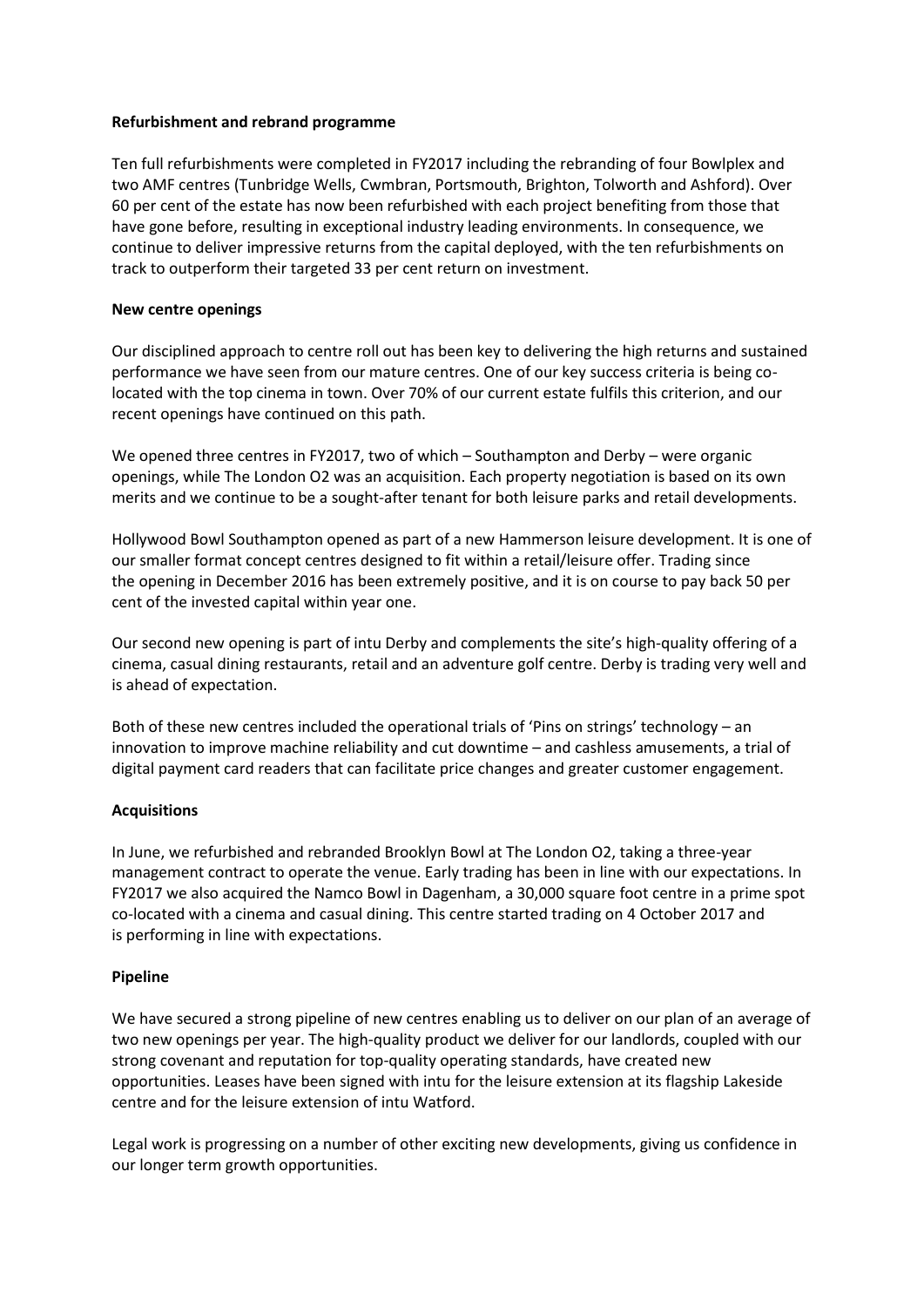## **Our people**

Our people are instrumental to the success of our business and I am enormously grateful to be supported by a talented, enthusiastic and motivated team who are incredibly professional, customer-focused and commercially driven.

We are proud to provide an inclusive and supportive environment for all team members, including good opportunities to develop rewarding careers. 127 of the team have undertaken our internal talent development programmes, with 36 team members being promoted to assistant manager, seven to Centre Manager and five to a senior support role as a consequence.

Given the diversity of our portfolio, and the unique markets in which we operate, we take care to recruit only the most engaging and energetic team members, strong people with an entrepreneurial approach. Our centre management teams are rewarded for work well done through our uncapped bonus scheme.

## **Technology-driven growth**

We continue to invest in our technology platforms which are a key enabler of our growth. We have moved our core reservation and CRM system infrastructure on to a cloud-based service, improving its resilience, scalability and performance.

Our proprietary scoring system is now in 24 centres. The system was upgraded earlier in the year to increase in-centre data capture and enhance customer engagement levels through the inclusion of additional personalised content in our automated post-bowling email programmes which generated an overall 41 per cent increase in revenue year-on-year. Our contactable customer marketing database has grown by nine per cent in the last 12 months. Along with our automated and tactical programmes, it is a key revenue driving asset as it facilitates the promotion of short term, closed user-group offers that deliver incremental revenues in more challenging trading periods.

Our online channel continues to perform well and take share from our walk-up channel. Revenues are up 26 per cent year-on-year supported by increased and cost-effective investment in digital advertising and the introduction of dynamic pricing. Alongside this, our ongoing focus on improving our customers' booking journey saw mobile conversion levels increase. Mobile accounted for 54 per cent of our online revenue.

## **Outlook**

Off the back of another successful year, we are well positioned to continue the delivery of our strategy in FY2018. We have a high-quality estate, we have added four new centres in the last 12 months and we continue to invest capital to enhance our offering across the portfolio.

With continued investment into our teams, including multiple management training/talent programmes, we are well placed to further enhance our customer proposition. Our growing scale and revenues mean that we can continue to leverage operational efficiencies, increasing our profits as a percentage of revenue.

My team and I invest a great deal of time and effort in assessing new centre opportunities as well as ensuring we continue to invest in the most appropriate parts of our estate to provide the latest innovation and technology to our customers.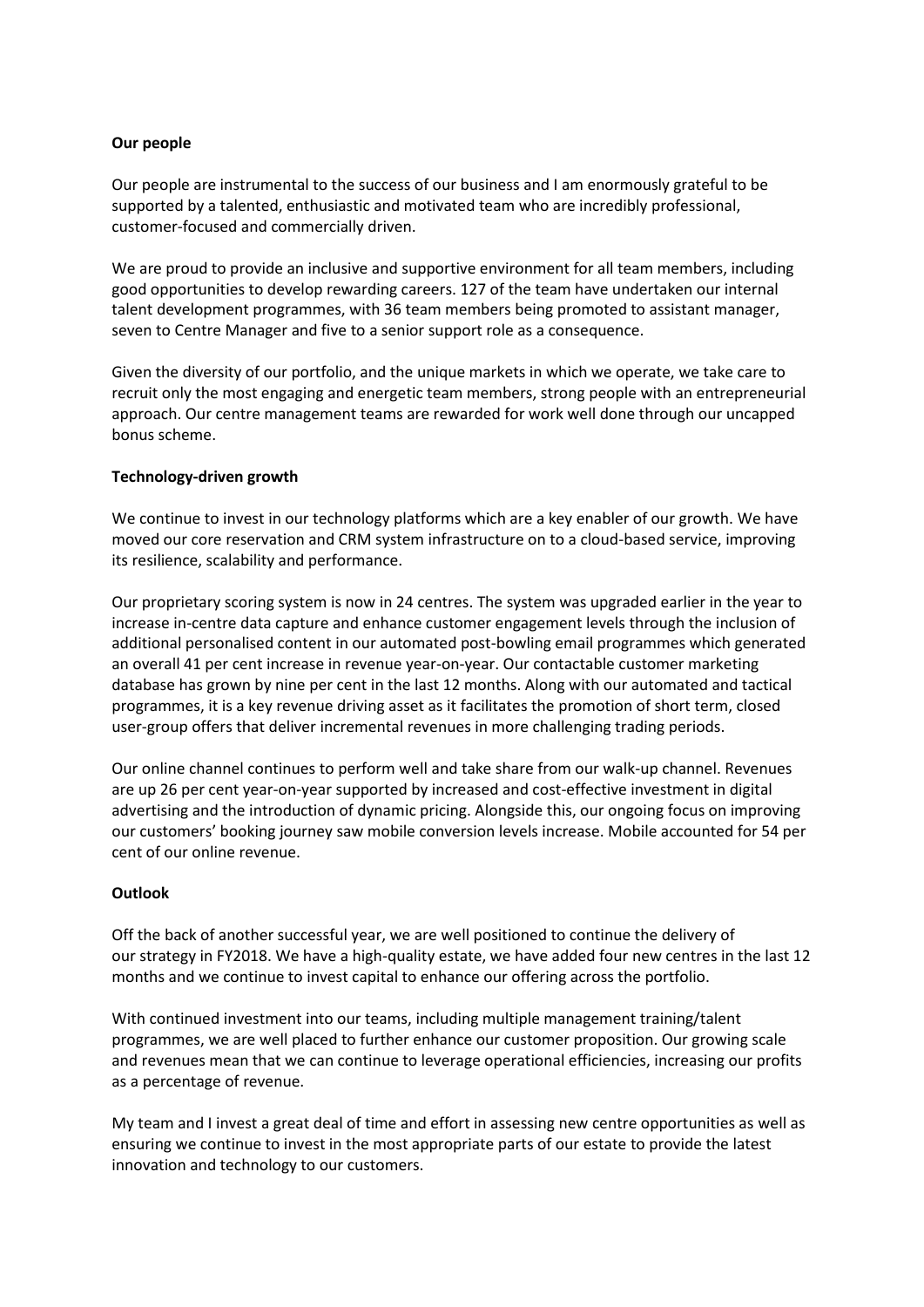There is much talk in the press and elsewhere of the impact of 'Brexit'. We do not believe that the exit of the United Kingdom from the EU will have an impact on the underlying performance of our business because Hollywood Bowl, and the activities we offer, have great customer appeal throughout the country and through all economic cycles.

Finally, I would like to thank all of our team members for their hard work during FY2017 and I look forward to working alongside them to deliver our priorities for FY2018.

#### **Stephen Burns**

Chief Executive Officer 11 December 2017

### **FINANCIAL REVIEW**

#### **Summary**

|                                                 | 30 September      | 30 September |  |
|-------------------------------------------------|-------------------|--------------|--|
|                                                 | 2017              | 2016         |  |
| Total number of centres <sup>1</sup>            | 57                | 54           |  |
| Number of games played                          | 13.1 <sub>m</sub> | 12.1m        |  |
| Revenue <sup>2</sup>                            | £114.0m           | £104.8m      |  |
| Gross profit margin                             | 86.5%             | 85.3%        |  |
| Group adjusted EBITDA <sup>3</sup>              | £33.4m            | £29.4m       |  |
| Group adjusted operating cash flow <sup>4</sup> | £26.7m            | £23.7m       |  |
| Group expansionary capital expenditure          | £6.9m             | £3.5m        |  |

1 Excludes Dagenham which was acquired on 18 September 2017 but did not open until 4 October 2017.

2 Management conducted a review of its key contracts and revenue recognition policies; as a result of this and in anticipation of IFRS 15, we have identified that certain transactions have been recognised as revenue and cost of sales in previous periods, when it is more appropriate to recognise them net.

3 Group adjusted EBITDA (earnings before interest, tax, depreciation and amortisation) reflects the underlying trade of the overall business and excludes any exceptional costs as noted in this section. It is our view that these are not recurring costs.

4 Group adjusted operating cash flow is calculated as Group adjusted EBITDA less working capital and maintenance capital expenditure.

We are pleased to have delivered another strong set of financial results in the first full year following our IPO, with revenue growth of 8.8 per cent and Group adjusted EBITDA growth of 13.7 per cent.

This growth has contributed to profit after tax of £18.3m compared to £1.2m in FY2016. Group adjusted operating cash flow increased by 12.5 per cent as a result of the increase in Group adjusted EBITDA offset by a slight increase in maintenance capital and corporation tax paid in the financial year.

### **Revenue growth**

We are extremely proud to have delivered a record sales performance over the 12 months to 30 September 2017 and are encouraged by the performance of our new centres.

The continued strength of the Group is reflected in its revenue and profit performance for the year compared to the prior year. The total 8.8 per cent revenue growth has been driven through like for like (LFL) revenues growing at 3.5 per cent as well as 5.8 per cent from new openings. Group revenue for FY2017 is £114.0m, up from £104.8m in the previous year<sup>2</sup>.

Game volumes grew to 13.1m (8.5 per cent up on prior year) and by 3.1 per cent on a LFL basis. This was driven by our continued focus on providing excellent customer satisfaction and environments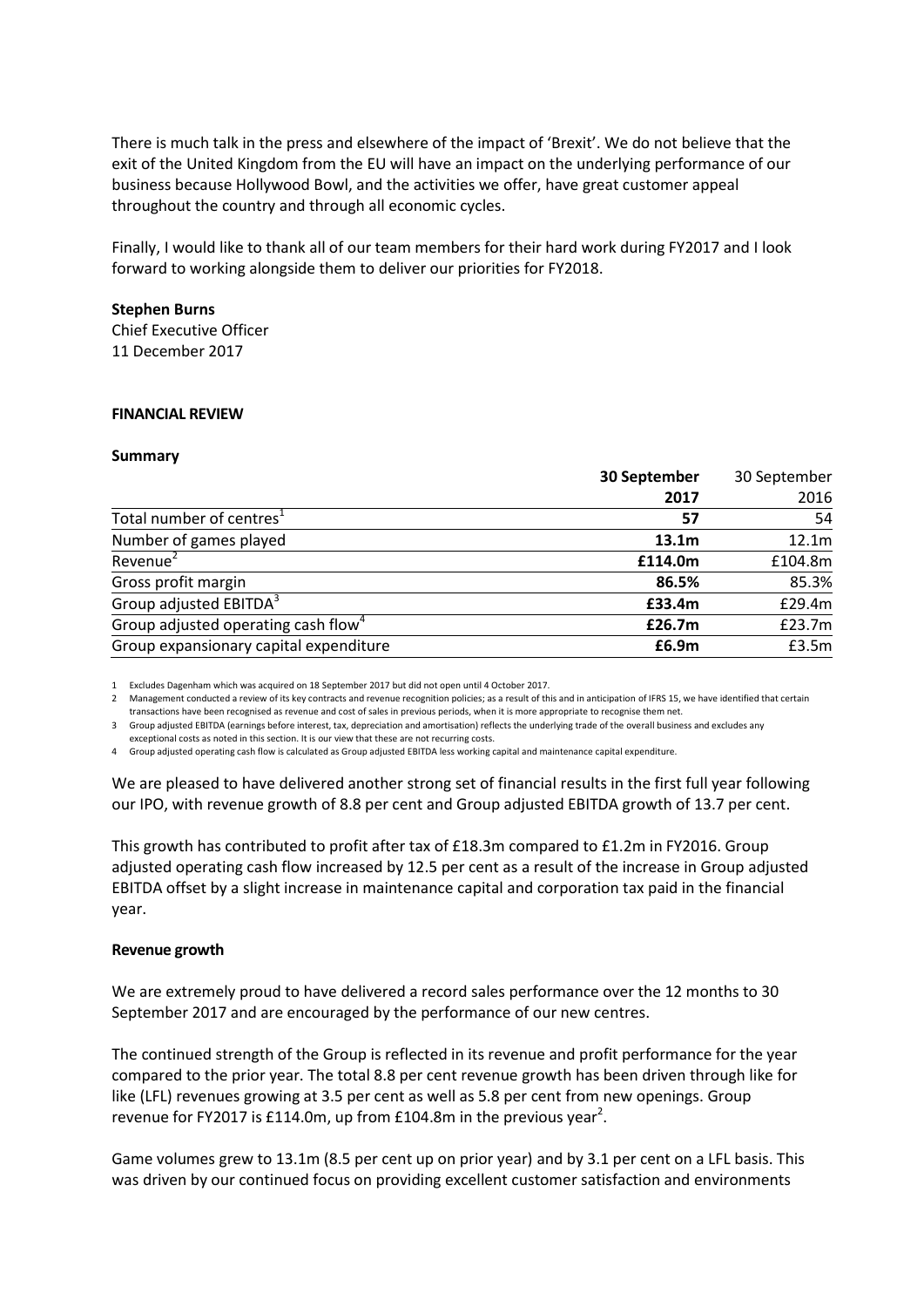that people want to visit more often. Total spend per game grew by 0.8 per cent as customers continued to spend more across all areas of the business during their visits.

Over the past year, we have invested in refurbishing four centres (one completed first week of October), which are realising a return on capital employed of over 60 per cent, and rebranded four Bowlplex centres (Tunbridge Wells was completed in the first week of October 2017) and two AMF centres to Hollywood Bowl. These rebrands are transformational for the customer and the average returns continue to be above our 33 per cent hurdle rate. We will complete the final four Bowlplex rebrands during FY2018, as well as undertake three to six other refurbishments.

LFL revenue is defined as total revenue excluding any new centre openings (FY2017: £2.7m), preacquisition periods in relation to the Bowlplex acquisition on 9 December 2015 (FY2017: £3.4m), closed centres (FY2016: £0.3m) from the current or prior year, and any other non like-for-like income (leap year effect FY2016: £0.2m) and is used as a key measure of constant centre growth.

## **Gross margin**

Gross profit margin improved from 85.3 per cent to 86.5 per cent due to the full-year effect of the new drinks contract (January 2016), improved terms on amusements (February 2016) and a marginal increase in bowling mix seen in the year. As well as these factors, our teams in-centre continue to receive on the job training to deliver food and drink product to specification each and every time. Gross profit margin has improved from 84.0 per cent in FY2015.

## **Administration expenses**

Administration expenses were flat year-on-year due to the significant reduction in exceptional items.

Excluding exceptional items and property disposals, administration expenses increased £5.1m (7.3 per cent). The majority of this increase is split between new centres at £1.5m, the full-year effect of the Bowlplex centres at £2.1m and depreciation of £0.7m, while constant centre costs decreased by £0.3m. The largest cost within administration expenses is property costs, of which rent accounts for £13.7m. Property costs increased by £1.2m due to an increase in the number of centres we operate, as well as a small increase, less than 0.1 per cent, in property rates on the back of the rating revaluation in April 2017. Employee costs also form a significant proportion of administration expenses – £21.6m, and in total increased by £1.5m, however on a constant centre basis the increase was just over £0.1m, to £17.0m.

Support centre costs increased from £8.8m to £10.9m. This was largely due to the administrative and employee costs associated with being a fully listed company, increased spend on marketing activity, as well as increased training and travel costs associated with our Centre Management leadership programmes. The support centre cost is not expected to increase significantly in FY2018.

## **Group adjusted EBITDA**

Group adjusted EBITDA increased by 13.7 per cent during the year mainly due to revenue growth over this period, as well as an improvement in the gross profit margin as noted above.

Growth in EBITDA from our constant centres has contributed significantly towards the growth in Group adjusted EBITDA. Constant centre EBITDA grew by 8.9 per cent year-on-year, to an average of £786,000 per centre.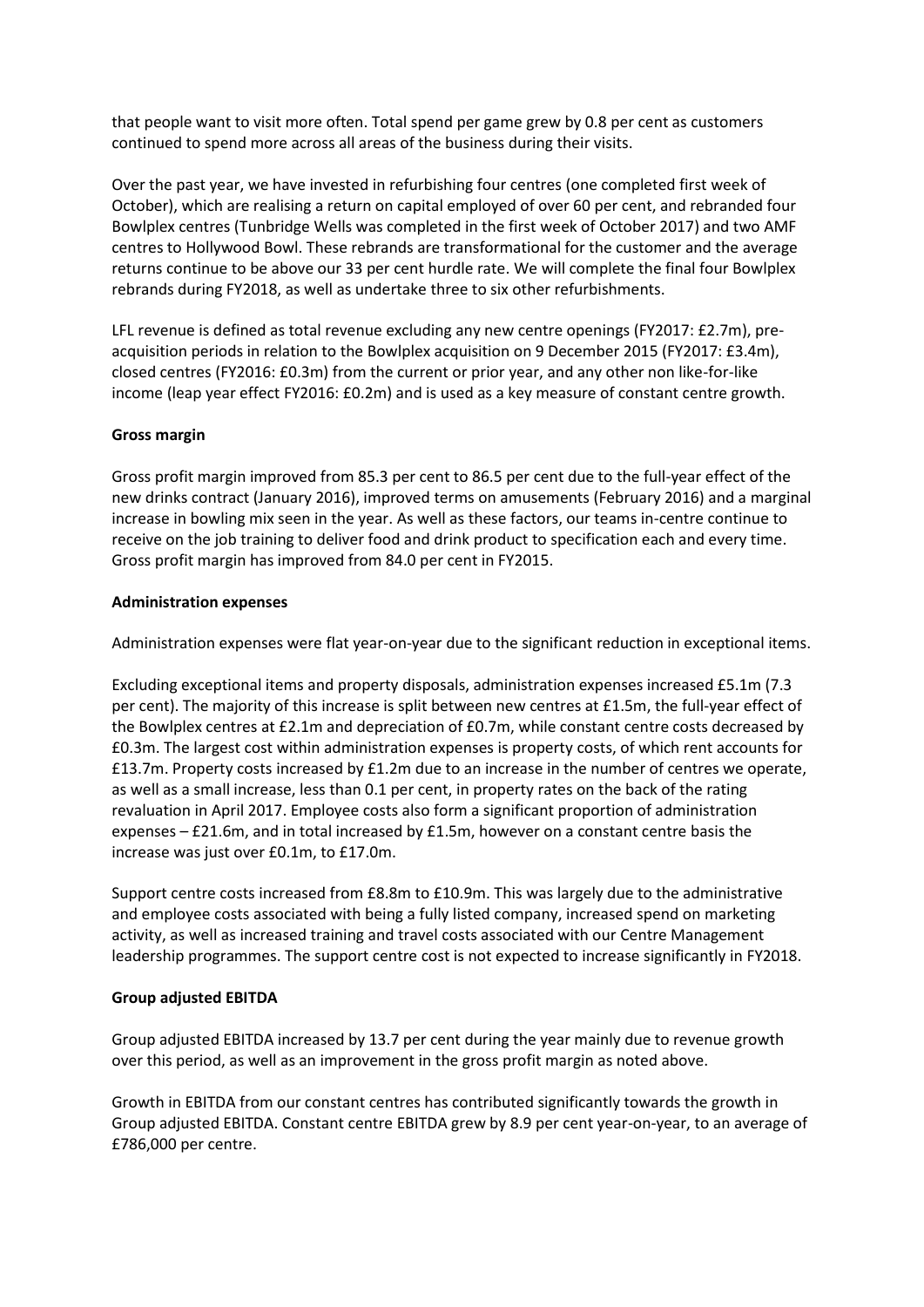EBITDA from new centres was encouraging this year, with both Southampton and Derby performing significantly above expectations.

Management use EBITDA adjusted for exceptional items (Group adjusted EBITDA) as a key performance measure of the business.

|                                  | 30 September | 30 September |
|----------------------------------|--------------|--------------|
|                                  | 2017         | 2016         |
|                                  | f'000        | f'000        |
| Operating profit                 | 22,201       | 14,378       |
| Depreciation                     | 9,990        | 9,316        |
| Amortisation                     | 540          | 493          |
| Loss on disposal of fixed assets | 640          |              |
| <b>EBITDA</b>                    | 33,371       | 24,187       |
| <b>Exceptional items</b>         |              | 5,163        |
| Group adjusted EBITDA            | 33,374       | 29,350       |

#### **Exceptional costs**

Exceptional costs have decreased significantly year-on-year as FY2016 included £2.3m of costs associated with the IPO and a further £2.3m in relation to the Bowlplex acquisition.

|                                                              | 30 September | 30 September |
|--------------------------------------------------------------|--------------|--------------|
|                                                              | 2017         | 2016         |
|                                                              | £'000        | f'000        |
| VAT rebate $^1$                                              | 80           | 1,395        |
| Rates rebate <sup>2</sup>                                    |              | 79           |
| Property costs <sup>3</sup>                                  |              | (648)        |
| Acquisition-related expenses <sup>4</sup>                    |              | (2, 334)     |
| Restructuring and legal costs <sup>5</sup>                   |              | (757)        |
| <b>IPO-related expenses</b> <sup>6</sup>                     | (102)        | (2, 298)     |
| Share-based payments <sup>7</sup>                            |              | (600)        |
| Non-recurring expenditure on strategic projects <sup>8</sup> | (100)        |              |
| Bank charges <sup>9</sup>                                    | (116)        |              |
| Dilapidations provision <sup>10</sup>                        | 235          |              |
|                                                              | (3)          | (5, 163)     |

1 The Group was able to make a one-off retrospective reclaim in respect of overpaid VAT relating to customers who were 'no-shows' and children's shoe hire. This VAT rebate relates to a rebate for FY2012 to FY2015. This has been classified as other income in the consolidated statement of comprehensive income for the year ended 30 September 2016. The amount recognised in FY2017 relates to a historic claim for no shows from FY2015 to FY2016.

2 There was a sector wide property rating appeal which was settled during FY2015 and resulted in a majority of the Group's centres receiving one-off rebates for the period from April 2010 onwards. Most of this was received in FY2015. With the new rating effective from April 2017, the normal rates appeals process will be followed and in-year refunds have not been included within exceptional costs.

3 For FY2016 this includes profit for the sale of the Avonmeads Centre (£0.8m) and a reverse premium (£1.6m) for exiting a lease rental contract for the Liverpool centre.

4 Costs relating to the acquisition of Bowlplex in December 2015. These costs include legal and research fees in connection with the lengthy CMA process which was part of the acquisition.

5 In FY2016, these costs relate to the acquisition of Bowlplex in December 2015, and costs for the management of the Group by Epiris.

6 Costs associated with the IPO of Hollywood Bowl Group plc on the London Stock Exchange on 21 September 2016. Costs include legal and accounting transaction fees along with corporate banking costs.

7 Allocation of shares to employees on IPO date. Shares issued to employees were recorded at fair value, being the strike price at IPO. This comprised the fair value of the shares (£527,000) and the employers' national insurance expense (£73,000). This was a one-off allocation of shares to employees as part of the IPO. Share-based payments and other LTIPs have not been included in exceptional items as these are envisaged to be recurring and part of the normal course of business.

8 Costs (comprising legal and professional fees) relating to review of a strategic acquisition which was not pursued.

9 Card payment processing fees relating to prior periods that were not previously invoiced.

10 The release of a dilapidation provision for a site that will be exited in FY2018 with no associated costs expected.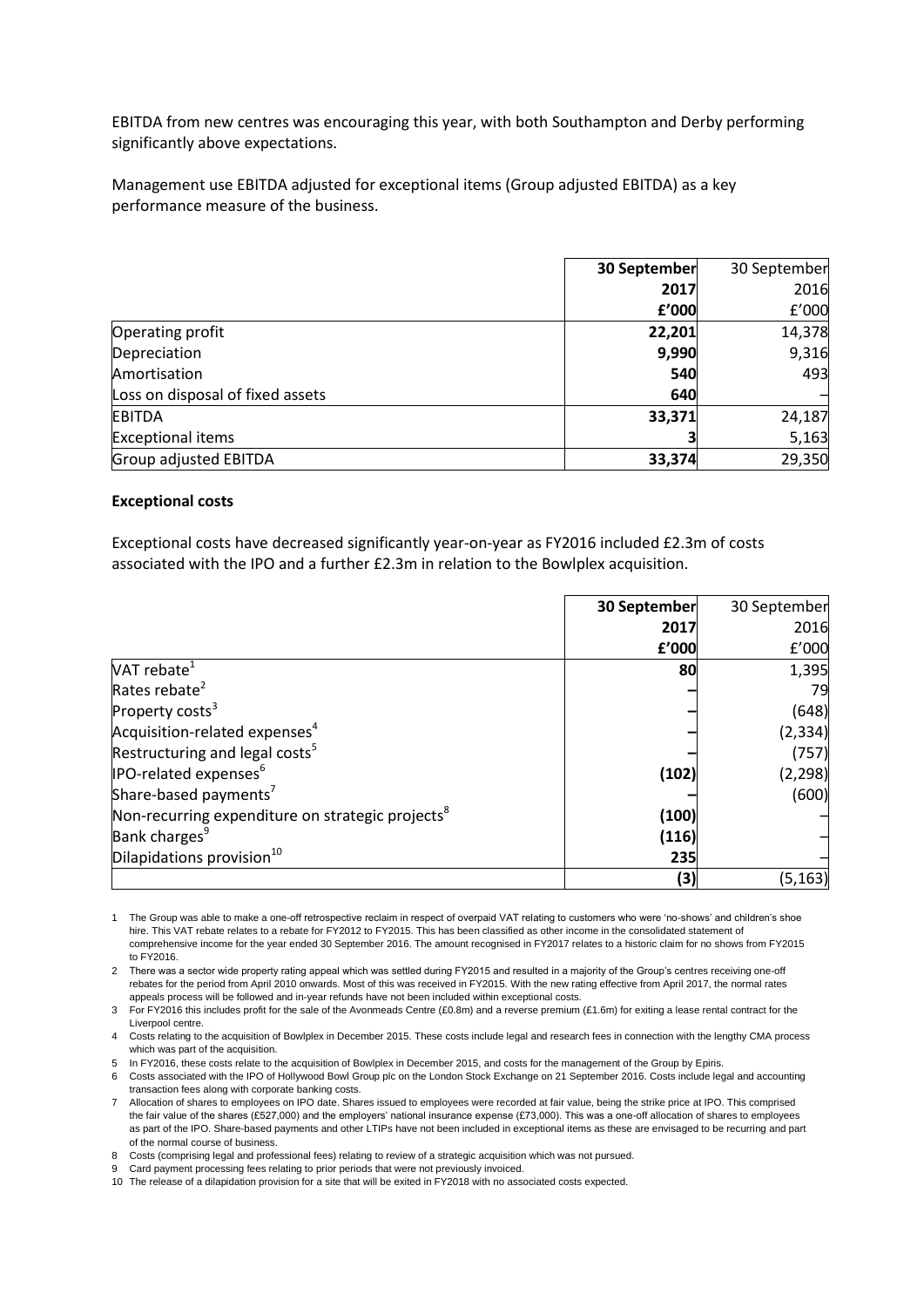### **Finance costs**

Finance costs decreased from £11.9m in FY2016 to £1.1m as a result of the Group's post IPO financing structure. The Group currently has gross debt of £30m with the first debt repayment of £0.75m due in December 2017. The Group also has an undrawn revolving credit facility of £5m and capital expenditure facility of £5m.

## **Taxation**

The Group has incurred a tax charge of £2.8m for the year which represents an effective tax rate on statutory profit before tax of 13.5 per cent. Excluding the deferred tax element, the effective rate would be 20.5 per cent.

### **Earnings**

Profit before tax for the year was £21.1m which was higher than the prior year by £18.5m as a result of the factors discussed.

The Group delivered a profit after tax of £18.3m.

Basic and adjusted earnings per share was 12.17 pence.

### **Dividend**

As stated at the time of the IPO, we expect to maintain a progressive dividend policy which reflects the Group's strong earnings potential and cash generative characteristics, while allowing us to retain sufficient capital to fund ongoing operating requirements and invest in the Group's long-term growth plans.

For the year ended 30 September 2017, the Board is recommending a final ordinary dividend of 3.95 pence per share, giving a total ordinary dividend for the year of 5.75 pence per share, and dividend cover of 2.0 times underlying earnings per share.

The final dividend will be paid, subject to shareholder approval at the Company's AGM on 30 January 2018, on 27 February 2018 to shareholders on the register on 2 February 2018.

The Board expects to maintain leverage below 1.0 times net debt to underlying historic last twelve months EBITDA. Whilst this leverage ratio will typically vary during the financial year, the Board's current intention is to maintain average leverage around this level.

To the extent that there is surplus cash within the business and, as outlined in the capital structure section below, other priorities having been satisfied, the Board expects to return the surplus to shareholders. In line with this strategy, a special dividend of 3.33 pence per share, will be paid to shareholders alongside the ordinary dividend. This will mean that the Group has returned a total of £13.6m in cash to shareholders for the year, equating to 9.08 pence per share.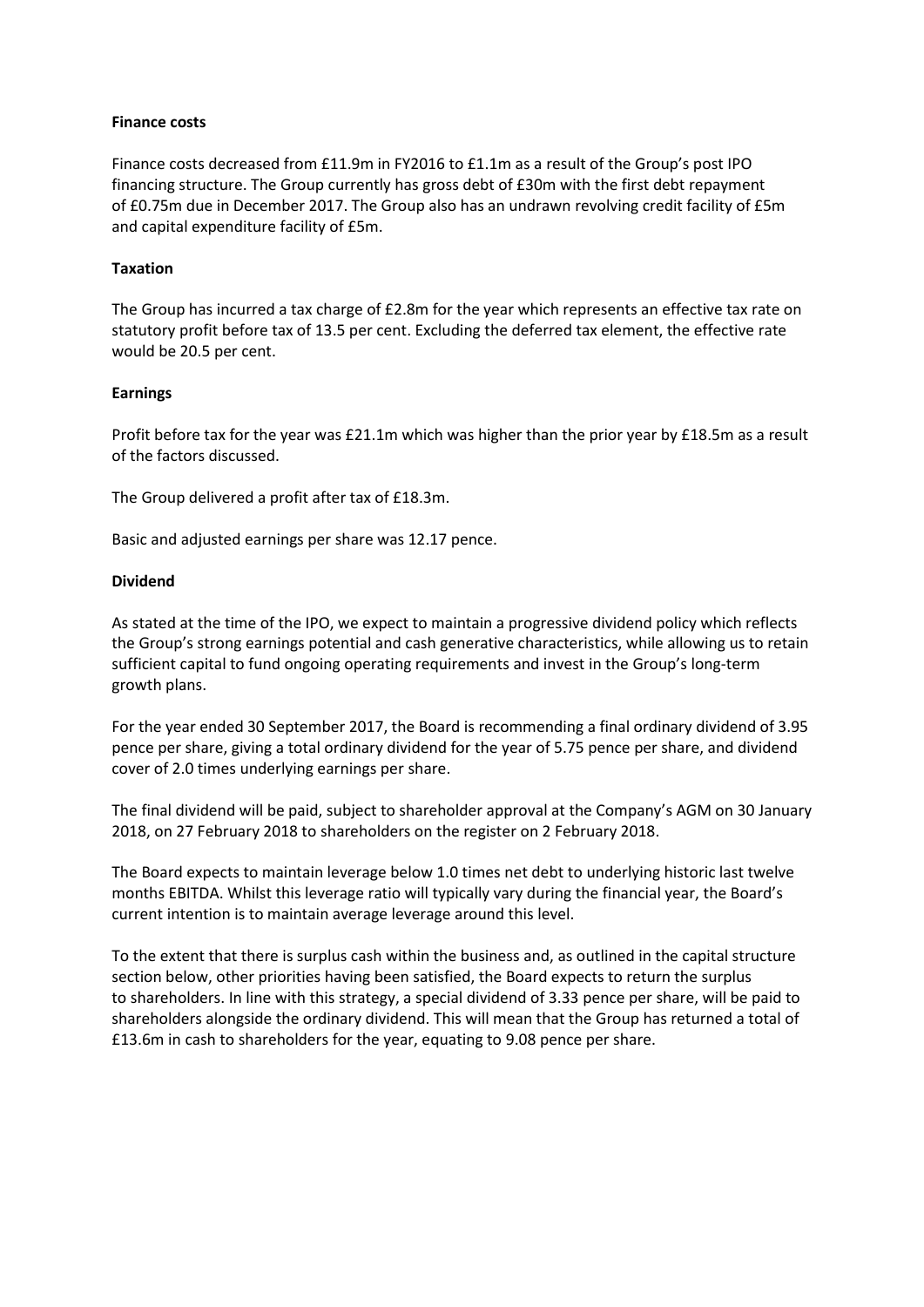## **Cash flows**

The Group continues to deliver strong cash generation with Group adjusted operating cash flow 12.5 per cent higher at £26.7m due to an increase in EBITDA and efficient use of working capital, offset by increased tax payments. This resulted in Group adjusted operating cash flow conversion of 79.9 per cent.

|                                               | 30 September | 30 September |
|-----------------------------------------------|--------------|--------------|
|                                               | 2017         | 2016         |
|                                               | f'000        | f'000        |
| Group adjusted EBITDA                         | 33,374       | 29,350       |
| Movement in working capital                   | 2,554        | 2,468        |
| Maintenance capital expenditure <sup>1</sup>  | (6, 358)     | (5,768)      |
| Taxation                                      | (2,905)      | (2, 352)     |
| Adjusted operating cash flow (OCF)            | 26,665       | 23,698       |
| <b>Adjusted OCF conversion</b>                | 79.9%        | 80.7%        |
| Expansionary capital expenditure <sup>2</sup> | (6,896)      | (3, 468)     |
| Disposal proceeds                             |              | 1,430        |
| <b>Exceptional items</b>                      | (3, 153)     | (2, 484)     |
| Interest paid                                 | (961)        | (2,093)      |
| Acquisition of subsidiary                     |              | (22, 801)    |
| Cash acquired in subsidiary                   |              | 970          |
| Cash flows from financing activities          |              | (724)        |
| Dividends paid                                | (2,985)      |              |
| Net cash flow                                 | 12,670       | (5,472)      |

1 Maintenance capital expenditure includes amusements capital and disposal proceeds.

2 Expansionary capital expenditure includes all refurbishments, rebrands and new centre capital net of any landlord contributions.

## **Capital structure and cash allocation**

Our top priority is to maintain a strong balance sheet. The debt target of 1x net debt to underlying last twelve months EBITDA has been set at a level the Board believes to be appropriate, taking into account the Group's strong, regular cash flow generation, property commitments and lack of pension deficit.

Our priorities for use of cash, based on the balance sheet described above, will be:

- capital investment in existing centres as well as new centre opportunities;
- appropriate acquisition opportunities:
- to pay and grow the ordinary dividend every year within a cover ratio of approximately 2x; and
- thereafter, any excess cash will be available for additional distribution to shareholders as the Board deems appropriate.

The debt target is intended as guidance rather than a hard and fast rule. Our clear priority at present is investment to deliver our strategy. As at 30 September 2017, net debt stood at 0.24x underlying EBITDA.

## **Capital expenditure**

Total capital expenditure was up 69.8 per cent year-on-year, to £13.3m. The largest increase was in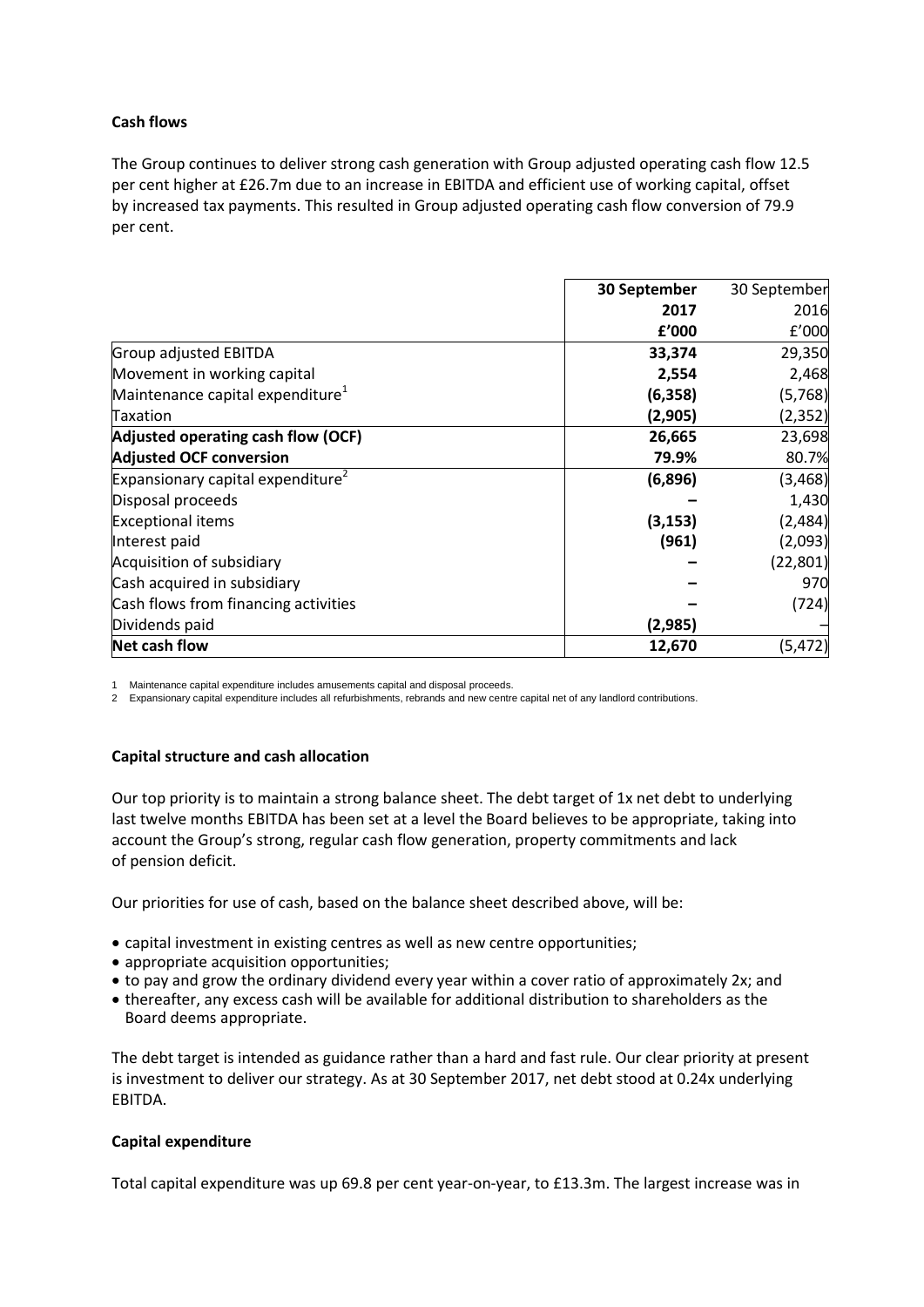respect of new centres, where during FY2017 we spent £4.0m (net of landlord contributions) compared to £0.6m in the prior year. FY2017 includes all capital for the three new centres opened in the year, plus over 60 per cent of the expected capital for our new centre in Dagenham, which opened in early October 2017. As we continued on our refurbishment and rebrand programme, this expenditure increased marginally year-on-year, by £0.1m, to £3.0m.

#### **Laurence Keen**

Chief Financial Officer 11 December 2017

#### **Consolidated statement of comprehensive income Year ending 30 September 2017**

|                                             |                |              | Restated      | Restated     |
|---------------------------------------------|----------------|--------------|---------------|--------------|
|                                             |                | 30 September | 30 September  | 30 September |
|                                             |                | 2017         | 2016          | 2015         |
|                                             | <b>Note</b>    | f'000        | f'000         | f'000        |
| Revenue                                     | 2              | 113,968      | 104,803*      | 84,622*      |
| Cost of sales                               | $\overline{2}$ | (15, 349)    | $(15, 376)^*$ | $(13,541)*$  |
| <b>Gross profit</b>                         |                | 98,619       | 89,427        | 71,081       |
| Administrative expenses                     | 5              | (76, 498)    | (76, 444)     | (58,047)     |
| Other income                                |                | 80           | 1,395         |              |
| <b>Operating profit</b>                     |                | 22,201       | 14,378        | 13,034       |
| Underlying operating profit                 |                | 22,204       | 19,541        | 12,312       |
| <b>Exceptional items</b>                    | 4              | (3)          | (5, 163)      | 722          |
| Finance income                              | $\overline{7}$ | 12           | 22            | 8            |
| Finance expenses                            | 7              | (1, 158)     | (11, 905)     | (8, 143)     |
| Movement in derivative financial instrument |                | 55           | 79            | (134)        |
| <b>Profit before tax</b>                    |                | 21,110       | 2,574         | 4,765        |
| Tax expense                                 | 8              | (2,848)      | (1, 387)      | (1, 173)     |
| Profit for the year attributable to equity  |                |              |               |              |
| shareholders                                |                | 18,262       | 1,187         | 3,592        |
| Other comprehensive income                  |                |              |               |              |
| Total comprehensive income for the year     |                |              |               |              |
| attributable to equity shareholders         |                | 18,262       | 1,187         | 3,592        |
| Basic earnings per share (pence)            | 9              | 12.17        | 1.12          | 3.56         |
| Diluted earnings per share (pence)          | 9              | 12.17        | 1.12          | 3.56         |

\* Additional information on restatement is available in note 2.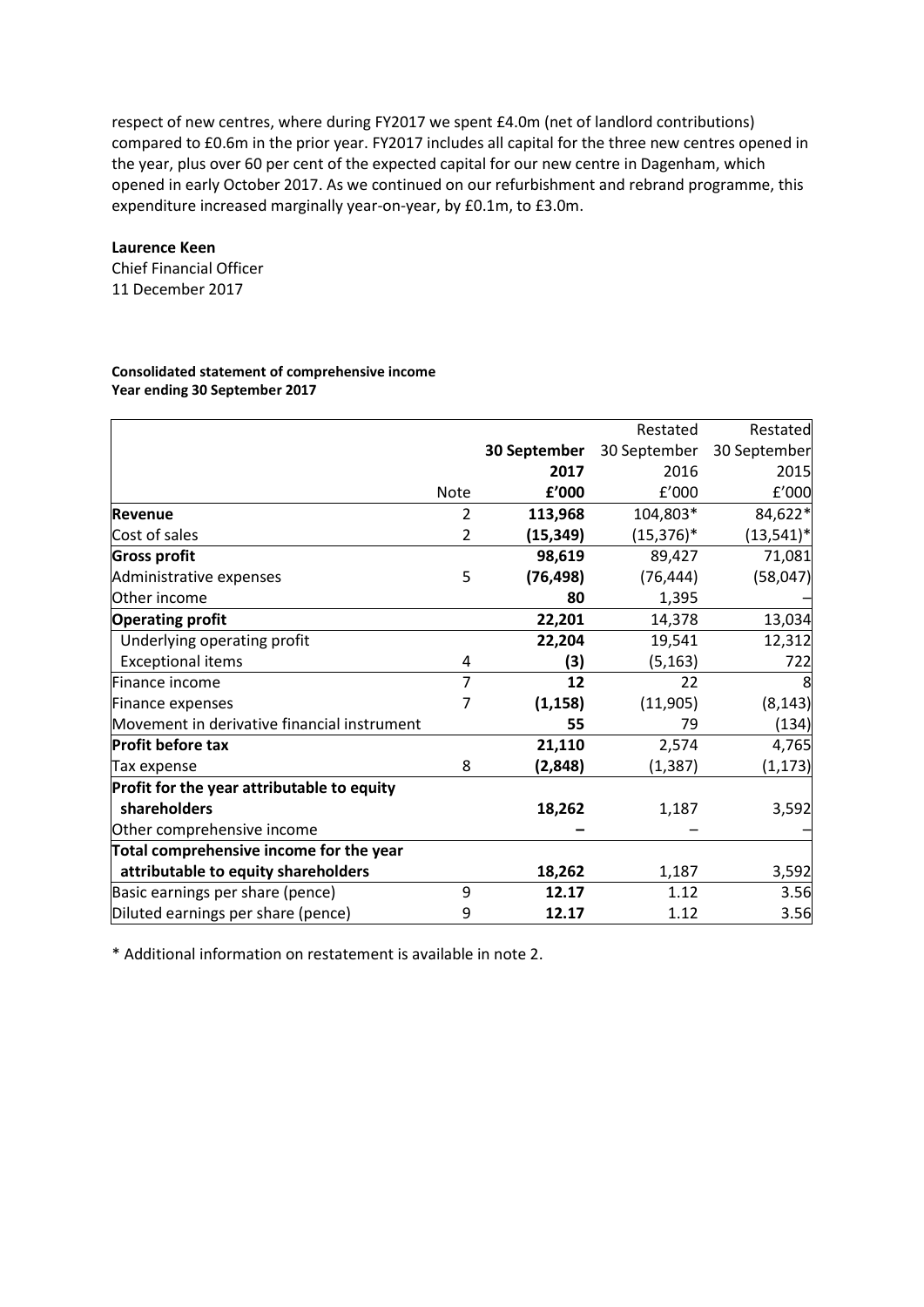## **Consolidated statement of financial position As at 30 September 2017**

|                                            |      | 30 September |           |
|--------------------------------------------|------|--------------|-----------|
|                                            |      | 2017         | 2016      |
|                                            | Note | £'000        | f'000     |
| <b>ASSETS</b>                              |      |              |           |
| <b>Non-current assets</b>                  |      |              |           |
| Property, plant and equipment              | 10   | 39,709       | 37,264    |
| Intangible assets                          | 11   | 78,867       | 79,228    |
|                                            |      | 118,576      | 116,492   |
| <b>Current assets</b>                      |      |              |           |
| Cash and cash equivalents                  |      | 21,894       | 9,224     |
| Trade and other receivables                |      | 7,144        | 9,634     |
| Inventories                                |      | 1,189        | 1,018     |
|                                            |      | 30,227       | 19,876    |
| <b>Total assets</b>                        |      | 148,803      | 136,368   |
| <b>LIABILITIES</b>                         |      |              |           |
| <b>Current liabilities</b>                 |      |              |           |
| Trade and other payables                   |      | 16,857       | 18,866    |
| Loans and borrowings                       | 12   | 1,380        |           |
| Corporation tax payable                    |      | 2,461        | 1,034     |
|                                            |      | 20,698       | 19,900    |
| <b>Non-current liabilities</b>             |      |              |           |
| Other payables                             |      | 6,145        | 6,941     |
| Loans and borrowings                       | 12   | 28,143       | 29,403    |
| Deferred tax liabilities                   |      | 746          | 2,230     |
| <b>Accruals and provisions</b>             |      | 3,308        | 3,476     |
| Derivative financial instruments           |      |              | 55        |
|                                            |      | 38,342       | 42,105    |
| <b>Total liabilities</b>                   |      | 59,040       | 62,005    |
| <b>NET ASSETS</b>                          |      | 89,763       | 74,363    |
| <b>Equity attributable to shareholders</b> |      |              |           |
| Share capital                              |      | 1,500        | 71,512    |
| Share premium                              |      |              | 51,832    |
| Merger reserve                             |      | (49, 897)    | (49, 897) |
| Capital redemption reserve                 |      |              | 99        |
| Retained earnings                          |      | 138,160      | 817       |
| <b>TOTAL EQUITY</b>                        |      | 89,763       | 74,363    |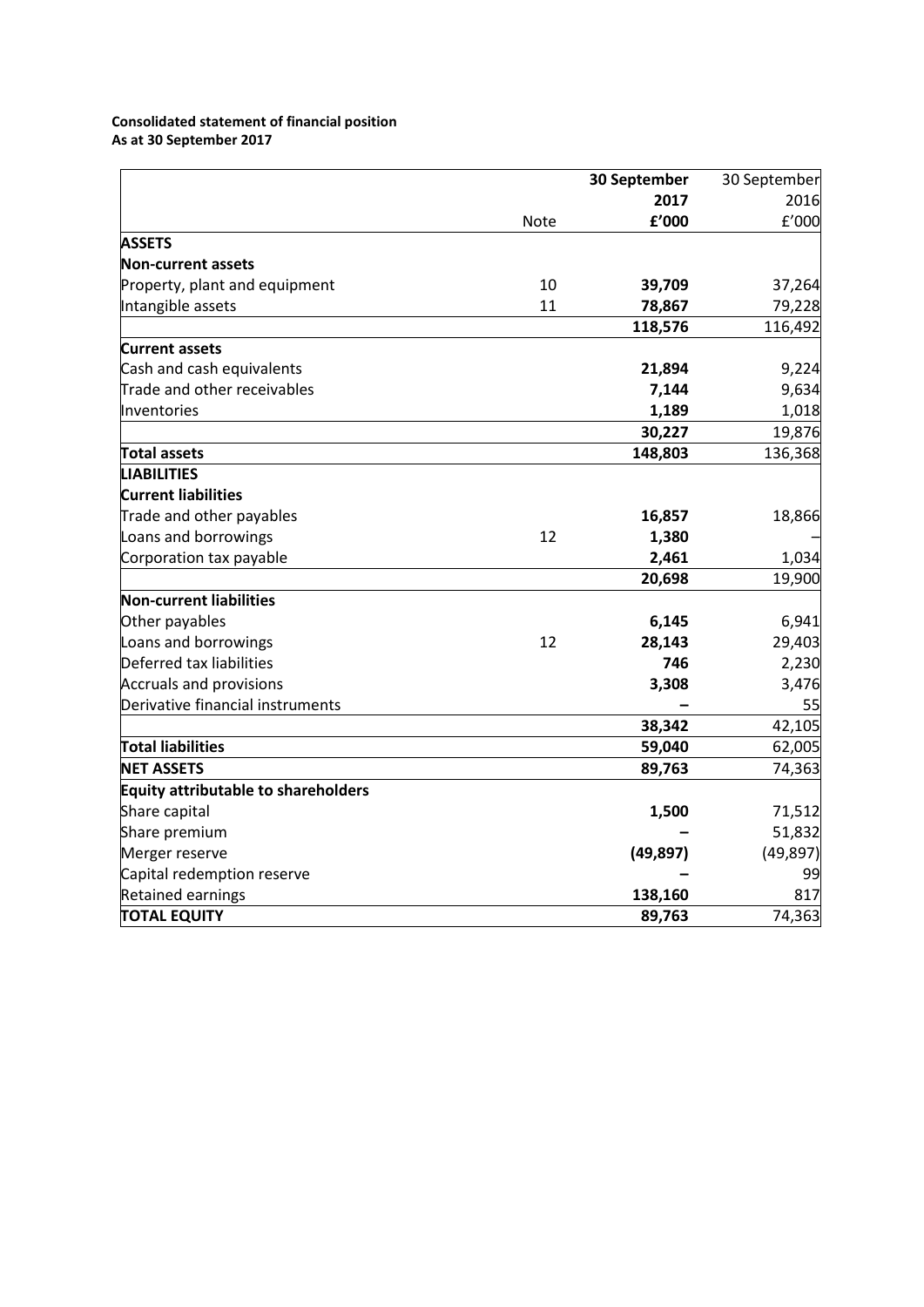## **Consolidated statement of changes in equity For the year ended 30 September 2017**

|                               |           |           |           | Capital           |          |         |
|-------------------------------|-----------|-----------|-----------|-------------------|----------|---------|
|                               | Share     | Share     |           | Merger redemption | Retained |         |
|                               | capital   | premium   | reserve   | reserve           | earnings | Total   |
|                               | f'000     | f'000     | f'000     | f'000             | f'000    | f'000   |
| Equity at 30 September 2015   | 49,932    |           | (49,847)  |                   | (370)    | (285)   |
| Shares issued during the year | 100       |           | (50)      |                   |          | 50      |
| Debt for equity swap          | 21,424    | 51,460    |           |                   |          | 72,884  |
| Issue of shares to employees  | 155       | 372       |           |                   |          | 527     |
| Shares re-organisation        | (99)      |           |           | 99                |          |         |
| Profit for the period         |           |           |           |                   | 1,187    | 1,187   |
| Equity at 30 September 2016   | 71,512    | 51,832    | (49, 897) | 99                | 817      | 74,363  |
| Share capital re-organisation | (70, 012) | (51, 832) |           | (99)              | 121,943  |         |
| Dividends paid                |           |           |           |                   | (2,985)  | (2,985) |
| Share-based payments          |           |           |           |                   | 123      | 123     |
| Profit for the period         |           |           |           |                   | 18,262   | 18,262  |
| Equity at 30 September 2017   | 1,500     |           | (49,897)  |                   | 138,160  | 89,763  |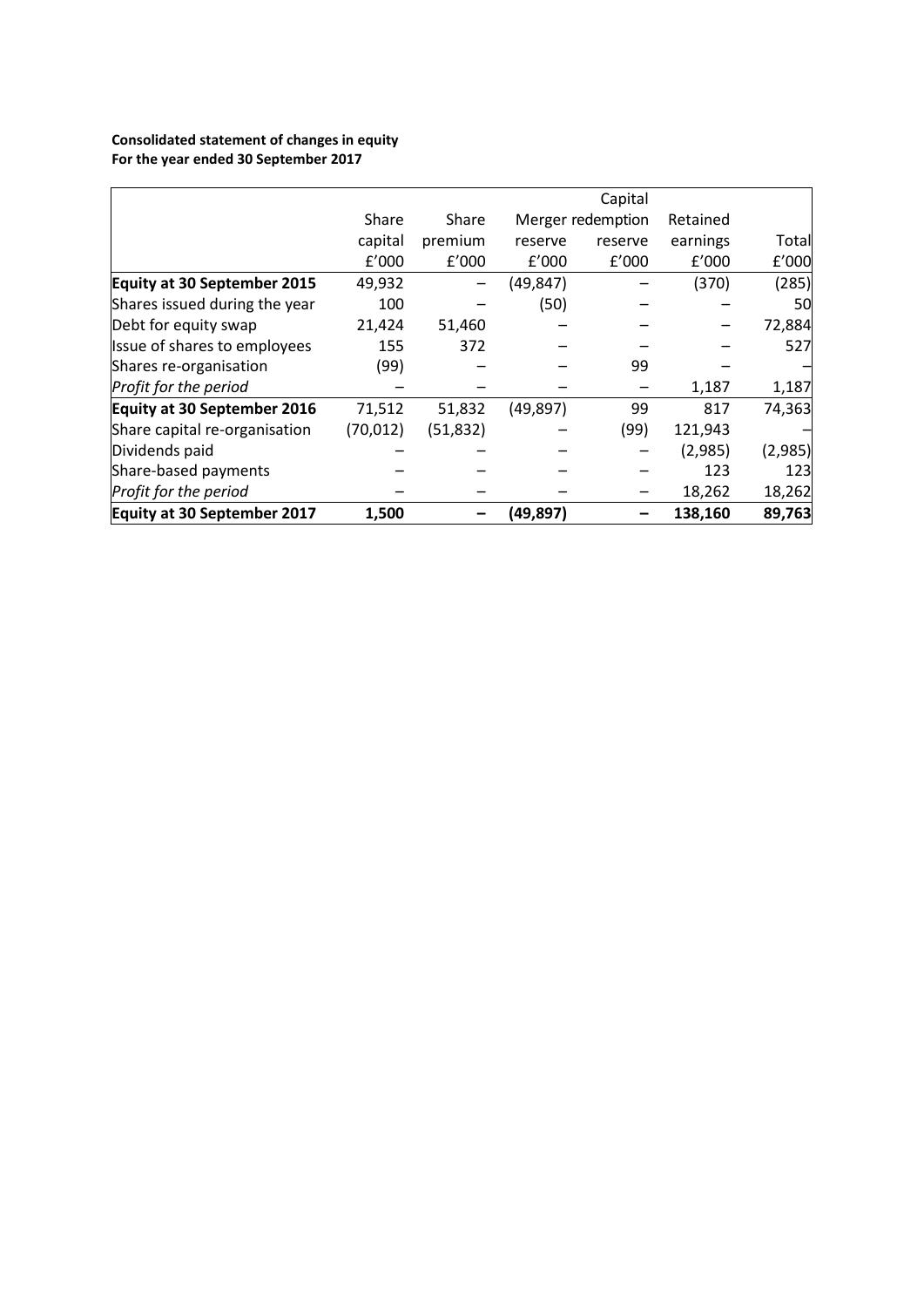### **Consolidated statement of cash flows For the year ended 30 September 2017**

|                                                                |             |           | 30 September 30 September |
|----------------------------------------------------------------|-------------|-----------|---------------------------|
|                                                                |             | 2017      | 2016                      |
|                                                                | <b>Note</b> | f'000     | £'000                     |
| Cash flows from operating activities                           |             |           |                           |
| Profit before tax                                              |             | 21,110    | 2,574                     |
| Adjusted by:                                                   |             |           |                           |
| Depreciation and impairment                                    | 10          | 9,990     | 9,316                     |
| Amortisation of intangible assets                              | 11          | 540       | 493                       |
| Net interest expense                                           |             | 1,145     | 11,883                    |
| Loss/(profit) on disposal of property, plant and equipment and |             |           |                           |
| software                                                       |             | 640       | (745)                     |
| Movement on derivative financial instrument                    |             | (55)      | (79)                      |
| Share-based payments                                           |             | 123       | 526                       |
| Operating profit before working capital changes                |             | 33,493    | 23,968                    |
| (Increase)/decrease in inventories                             |             | (171)     | 108                       |
| Decrease in trade and other receivables                        |             | 2,490     | 5,115                     |
| (Decrease)/increase in payables and provisions                 |             | (3,035)   | 143                       |
| Cash inflow generated from operations                          |             | 32,777    | 29,334                    |
| Interest received                                              |             | 12        |                           |
| Income tax paid - corporation tax                              |             | (2,905)   | (2, 352)                  |
| Interest paid                                                  |             | (975)     | (2, 100)                  |
| Net cash inflow from operating activities                      |             | 28,909    | 24,889                    |
| <b>Investing activities</b>                                    |             |           |                           |
| Acquisition of subsidiaries                                    |             |           | (22, 801)                 |
| Subsidiary cash acquired                                       |             |           | 970                       |
| Purchase of property, plant and equipment                      |             | (13, 551) | (10, 157)                 |
| Purchase of intangible assets                                  |             | (196)     | (357)                     |
| Sale of assets                                                 |             | 493       | 2,708                     |
| Net cash used in investing activities                          |             | (13, 254) | (29, 637)                 |
| Cash flows from financing activities                           |             |           |                           |
| Issue of loan notes                                            |             |           | 10,000                    |
| Increase of bank loan                                          |             |           | (9,250)                   |
| Payment of financing costs                                     |             |           | (1, 474)                  |
| Dividends paid                                                 |             | (2,985)   |                           |
| Net cash flows used in financing activities                    |             | (2,985)   | (724)                     |
| Net change in cash and cash equivalents for the period         |             | 12,670    | (5, 472)                  |
| Cash and cash equivalents at the beginning of the period       |             | 9,224     | 14,696                    |
| Cash and cash equivalents at the end of the period             |             | 21,894    | 9,224                     |

## **Notes to the Financial Statements**

## **1. General information**

The financial information set out above does not constitute the Company's statutory accounts for the years ended 30 September 2017 or 2016, but is derived from those accounts. Statutory accounts for 2016 have been delivered to the registrar of companies, and those for 2017 will be delivered in due course. The auditor has reported on those accounts; their reports were (i) unqualified, (ii) did not include a reference to any matters to which the auditor drew attention by way of emphasis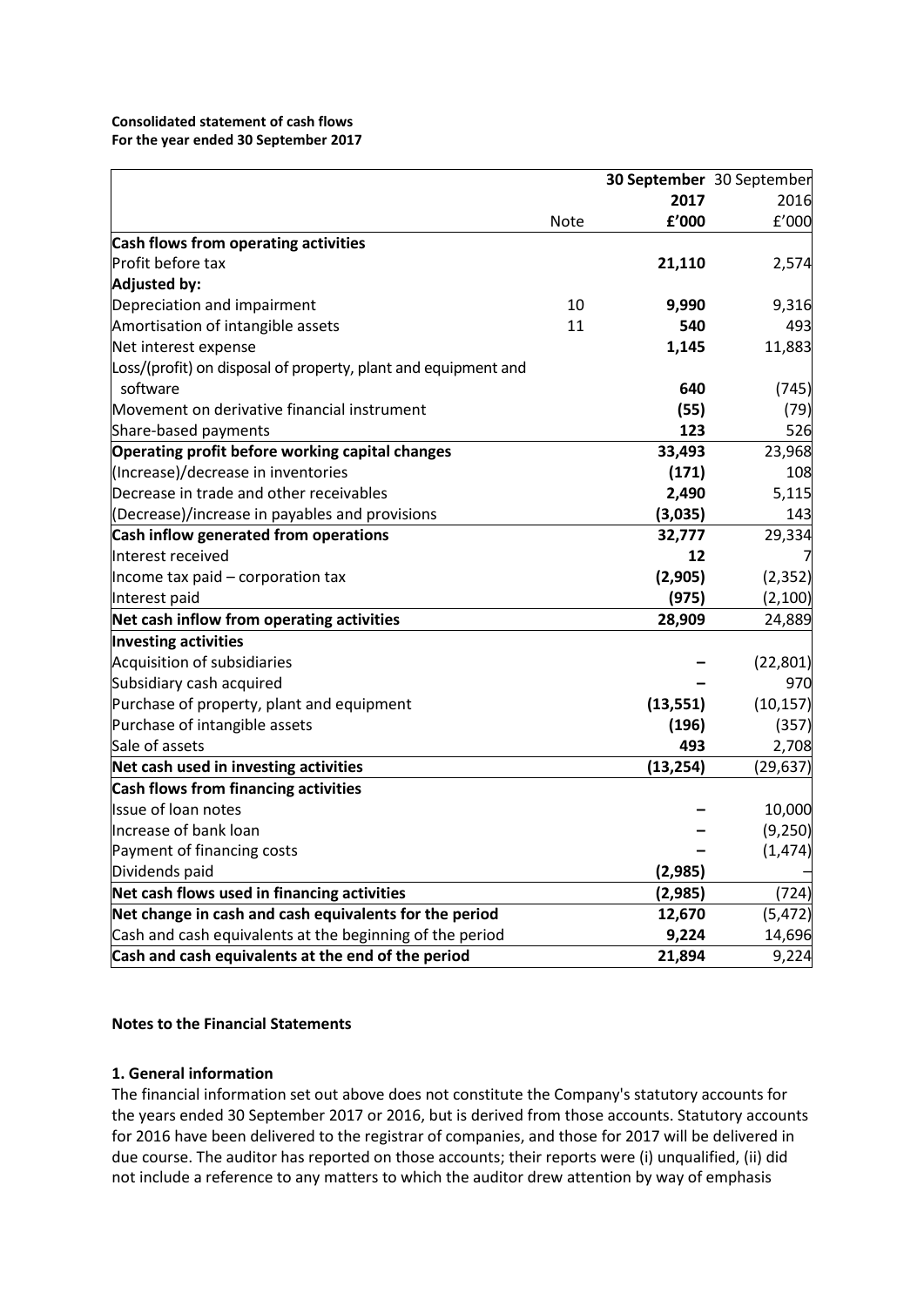without qualifying their report and (iii) did not contain a statement under section 498 (2) or (3) of the Companies Act 2006.

Hollywood Bowl Group plc (together with its subsidiaries, the Group) is a public limited company whose shares are publicly traded on the London Stock Exchange and is incorporated and domiciled in England and Wales. The registered office of the Parent Company is Focus 31, West Wing, Cleveland Road, Hemel Hempstead, HP2 7BW, United Kingdom. The registered Company number is 10229630.

The Group's principal activities are that of the operation of ten-pin bowling centres as well as the development of new centres and other associated activities.

The Directors of the Group are responsible for the consolidated Financial Statements.

## **2. Accounting policies**

## *Basis of preparation*

The consolidated Financial Statements have been prepared on a going concern basis under the historical cost convention as modified by the recognition of certain financial assets/liabilities (including derivative instruments) at fair value through the profit and loss.

The Group beneath Hollywood Bowl Group plc, headed by Kanyeco Limited, previously first-time adopted IFRS in the year ended 30 September 2014. In preparing the consolidated Financial Statements for Hollywood Bowl Group plc for the year ended 30 September 2016, the Directors reflected, under reverse acquisition accounting, the amounts reported in the Group headed by Kanyeco Limited.

## *Restatement of the income statement*

Management conducted a recent process of reviewing its key contracts and revenue recognition policies; as a result of this process, and in anticipation of IFRS 15 adoption on 1 October 2018, we have identified that certain transactions have been recognised as revenue and costs of sales in previous periods, when it is more appropriate to recognise the amounts net.

Accordingly, these revenues and cost of sales have been netted off in the statement of comprehensive income for the year ended 30 September 2017. Further, considering its significant impact on prior year financial statements, they have been restated as below:

It should be noted there is no impact on gross profit, operating profit, profit after tax, net assets or net cash flow.

|               | Restated  | Original  | Restated  | Original  |
|---------------|-----------|-----------|-----------|-----------|
|               | 2016      | 2016      | 2015      | 2015      |
|               | f'000     | f'000     | f'000     | f'000     |
| Revenue       | 104,803   | 106,632   | 84,622    | 86,044    |
| Cost of sales | (15, 376) | (17, 205) | (13, 541) | (14, 963) |
| Gross profit  | 89.427    | 89,427    | 71,081    | 71,081    |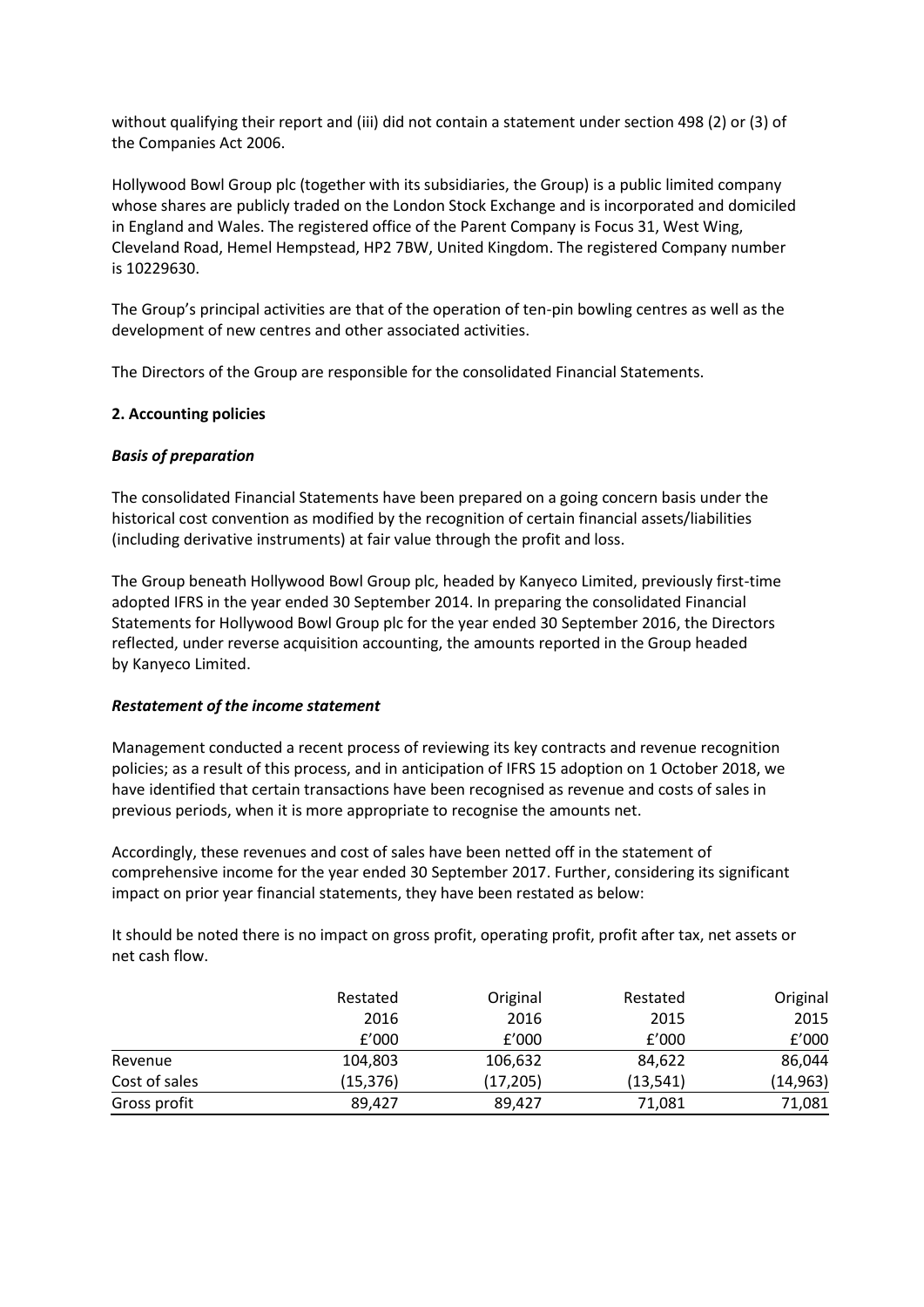## **3. Reconciliation of operating profit to Group adjusted EBITDA**

|                                                       | 30 September | 30 September |
|-------------------------------------------------------|--------------|--------------|
|                                                       | 2017         | 2016         |
|                                                       | f'000        | £'000        |
| Operating profit                                      | 22,201       | 14,378       |
| Depreciation (note 10)                                | 9,990        | 9,316        |
| Amortisation (note 11)                                | 540          | 493          |
| Loss on disposal of property, plant and equipment and |              |              |
| software (note 10 and 11)                             | 640          |              |
| <b>EBITDA</b>                                         | 33,371       | 24,187       |
| Exceptional items (note 4)                            | 3            | 5,163        |
| Group adjusted EBITDA                                 | 33,374       | 29,350       |

Management use EBITDA adjusted for exceptional items (Group adjusted EBITDA) as a key performance measure of the business. It is felt that this measure reflects the underlying trading of the business.

### **4. Exceptional items**

Exceptional items are disclosed separately in the Financial Statements where the Directors consider it necessary to do so to provide further understanding of the financial performance of the Group. They are material items or expense that have been shown separately due to the significance of their nature or amount:

|                                                              | 30 September | 30 September |
|--------------------------------------------------------------|--------------|--------------|
|                                                              | 2017         | 2016         |
|                                                              | £'000        | f'000        |
| VAT rebate <sup>1</sup>                                      | 80           | 1,395        |
| Rates rebate <sup>2</sup>                                    |              | 79           |
| Property costs <sup>3</sup>                                  |              | (648)        |
| Acquisition related expenses <sup>4</sup>                    |              | (2, 334)     |
| Restructuring and legal costs <sup>5</sup>                   |              | (757)        |
| IPO related expenses <sup>6</sup>                            | (102)        | (2, 298)     |
| Share-based payments <sup>7</sup>                            |              | (600)        |
| Non-recurring expenditure on strategic projects <sup>8</sup> | (100)        |              |
| Bank charges <sup>9</sup>                                    | (116)        |              |
| Dilapidations provision <sup>10</sup>                        | 235          |              |
|                                                              | (3)          | (5, 163)     |

1 The Group was able to make a one-off retrospective reclaim in respect of overpaid VAT relating to customers who were 'no-shows' and children's shoe hire. This VAT rebate relates to a rebate for FY12 to FY15. This has been classified as other income in the consolidated statement of comprehensive income for the year ended 30 September 2016. The amount recognised in FY17 relates to a historic claim for no shows from FY15 to FY16.

2 There was a sector wide property rating appeal which was settled during FY15 and resulted in a majority of the Group's centres receiving one-off rebates for the period from April 2010 onwards. Most of this was received in FY15. With the new rating effective from April 2017, the normal rates appeals process has been followed and in year refunds have not been included within exceptional costs.

3 For FY16 this includes profit from the sale of the Avonmeads Centre (£0.8m) and a reverse premium (£1.6m) for exiting a lease rental contract for the Liverpool centre.

4 Costs relating to the acquisition of Bowlplex in December 2015. These costs include legal and research fees in connection with the lengthy CMA process which was part of the acquisition.

5 In FY16, costs relate to the acquisition of Bowlplex in December 2015, and costs for the management of the Group by Electra.

6 Costs associated with the IPO of Hollywood Bowl Group plc on the London Stock Exchange on 21 September 2016. Costs include legal and accounting transaction fees along with corporate banking costs.

7 Allocation of shares to employees on IPO date. Shares issued to employees were recorded at fair value, being the strike price at IPO. This comprised the fair value of the shares (£527,000) and the employers' national insurance expense (£73,000). This was a one-off allocation of shares to employees as part of the IPO. Share based payments and other LTIPs have not been included in exceptional items as these are envisaged to be recurring and part of the normal course of business going forward.

8 Costs (comprising legal and professional fees) relating to review of a strategic acquisition which was not pursued.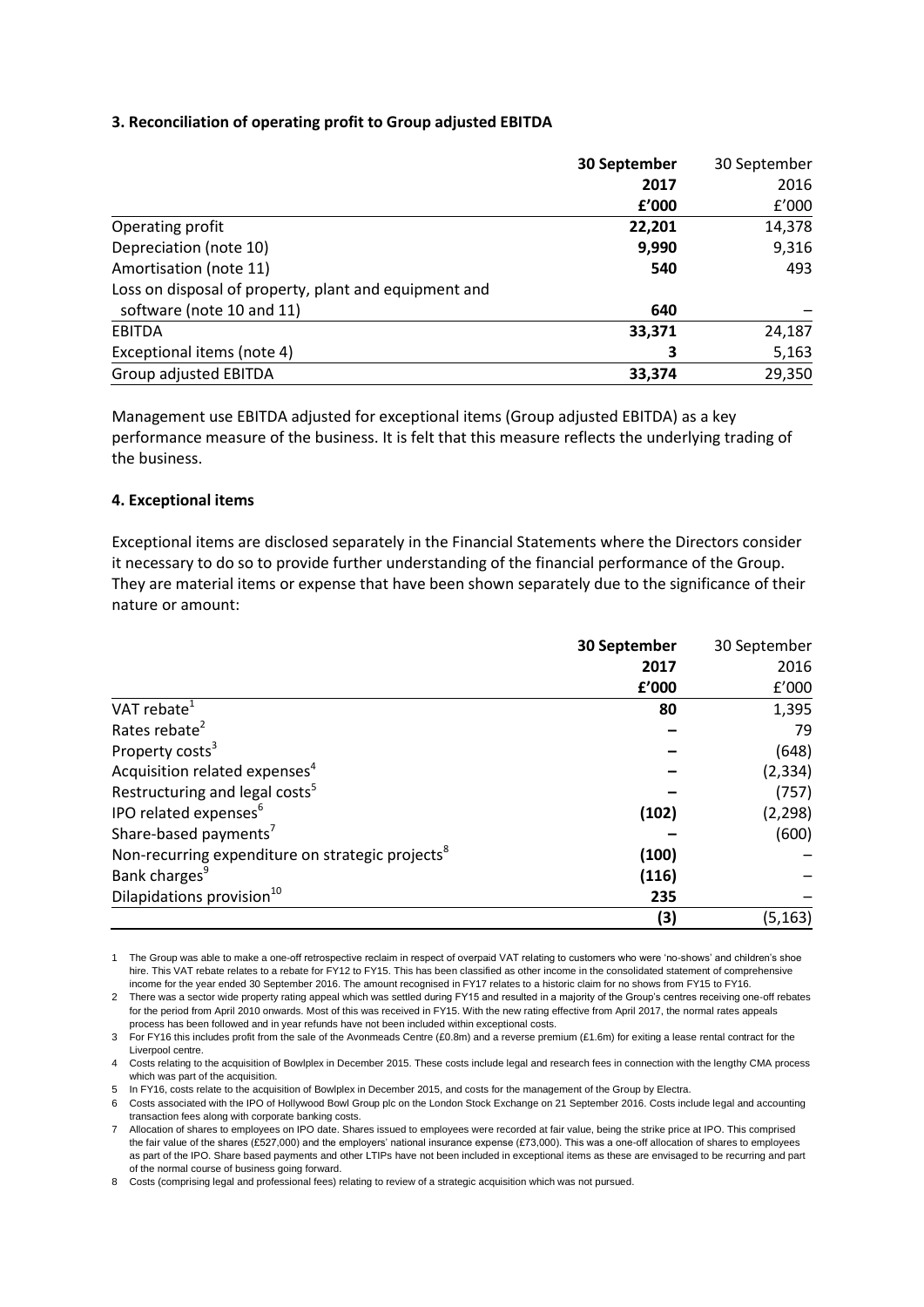9 Card payment processing fees relating to prior periods that were not previously invoiced.

10 The release of a dilapidations provision for a site that will be exited in FY18 with no associated costs expected.

#### **5. Profit from operations**

Profit from operations includes the following:

|                                                                      | 30 September | 30 September |
|----------------------------------------------------------------------|--------------|--------------|
|                                                                      | 2017         | 2016         |
|                                                                      | £'000        | f'000        |
| Amortisation of intangible assets                                    | 540          | 493          |
| Depreciation of property, plant and equipment                        | 9,990        | 9,316        |
| Operating leases:                                                    |              |              |
| – Property                                                           | 13,648       | 13,514       |
| – Other                                                              | 46           |              |
| Loss/(profit) on disposal of property, plant and equipment           |              |              |
| and software <sup>1</sup>                                            | 640          | (745)        |
| <b>Auditor's remuneration:</b>                                       |              |              |
| - Fees payable for audit of these financial statements               | 75           | 75           |
| Fees payable for other services                                      |              |              |
| - Audit of subsidiaries                                              | 30           | 75           |
| - Review of interim financial statements                             | 22           |              |
| – Other services                                                     | 2            | 2            |
| - Taxation compliance services                                       |              | 6            |
| - Other tax advisory services                                        |              | 225          |
| $-$ Services relating to corporate finance transactions <sup>2</sup> |              | 737          |
|                                                                      | 129          | 1,120        |

1 In FY2016, this includes profit on the sale of Avonmeads. See note 4.

2 Services relating to corporate finance transactions includes £667,000 in relation to the IPO, and £70,000 in relation to the acquisition of Bowlplex in December 2015.

### **6. Staff numbers and costs**

The average number of employees (including Directors) during the period was as follows:

|                    | 30 September | 30 September |  |
|--------------------|--------------|--------------|--|
|                    | 2017         | 2016         |  |
|                    | £'000        | f'000        |  |
| <b>Directors</b>   | 6            | 6            |  |
| Administration     | 62           | 57           |  |
| Operations         | 1,887        | 1,682        |  |
| <b>Total staff</b> | 1,955        | 1,745        |  |

The cost of employees (including Directors) during the period was as follows:

|                       | 30 September | 30 September |  |
|-----------------------|--------------|--------------|--|
|                       | 2017         | 2016         |  |
|                       | f'000        | £'000        |  |
| Wages and salaries    | 24,651       | 22,111       |  |
| Social security costs | 1,736        | 1,614        |  |
| Pension costs         | 180          | 185          |  |
| Shared-based payments | 123          | 600          |  |
| Total staff cost      | 26,690       | 24,510       |  |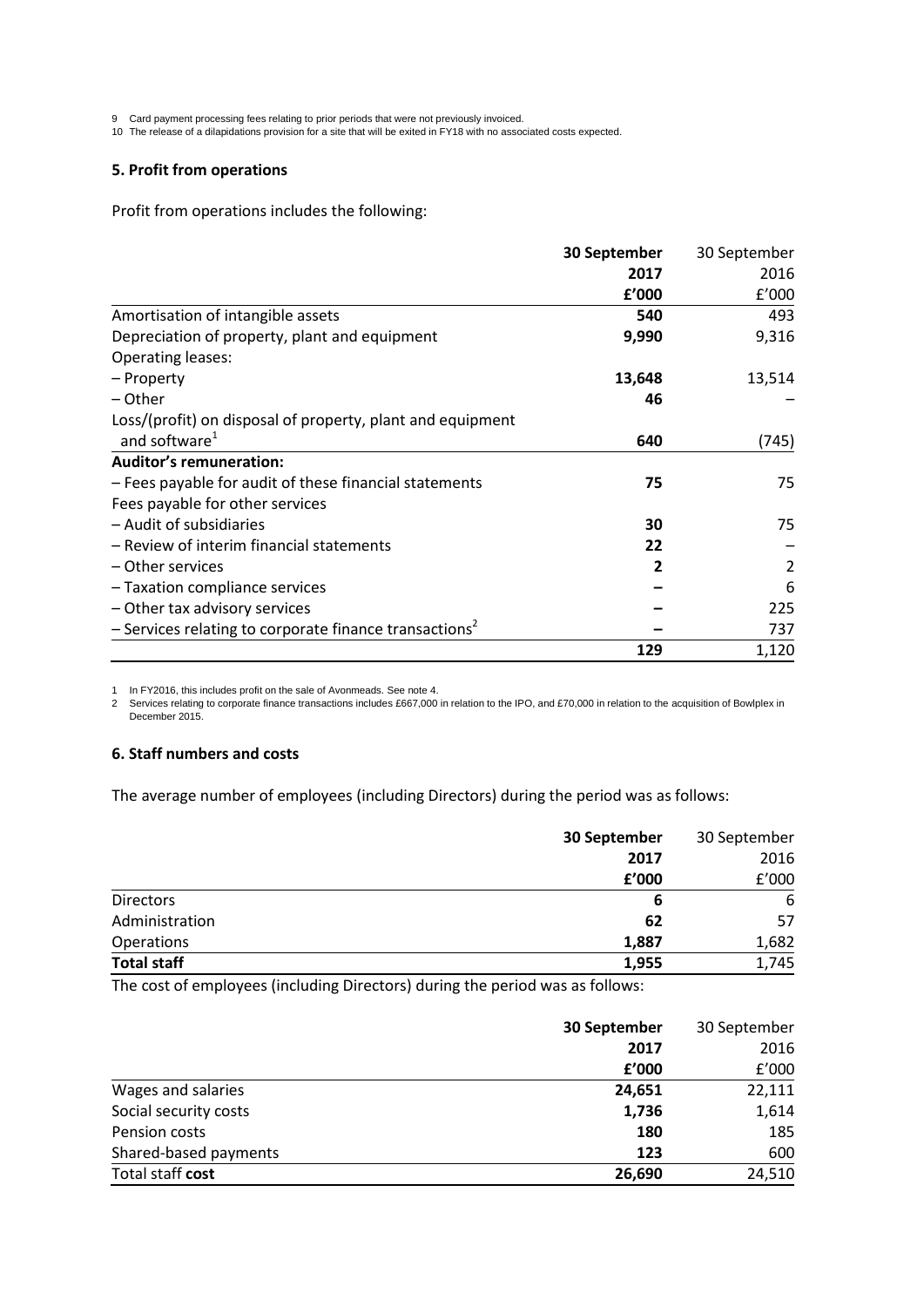### **7. Finance income and expenses**

|                                     | 30 September | 30 September |  |
|-------------------------------------|--------------|--------------|--|
|                                     | 2017         | 2016         |  |
|                                     | £'000        | f'000        |  |
| Interest on bank deposits           | 9            | 22           |  |
| Other interest                      | З            |              |  |
| Finance income                      | 12           | 22           |  |
| Interest on bank borrowings         | 1,091        | 1,900        |  |
| Unwinding of discount on provisions | 67           | 124          |  |
| Interest on loan notes              |              | 6,886        |  |
| <b>Exceptional finance costs</b>    |              | 2,995        |  |
| Finance expense                     | 1,158        | 11,905       |  |

In FY2016, exceptional finance costs comprise the write off of £2,858,000 of capitalised financing fees relating to the previous bank facility that ended on IPO and £137,000 to settle the liability on an outstanding interest rate swap, which was ended on IPO.

## **8. Taxation**

|                                                   | 30 September | 30 September |  |
|---------------------------------------------------|--------------|--------------|--|
|                                                   | 2017         | 2016         |  |
|                                                   | f'000        | f'000        |  |
| The tax expense is as follows:                    |              |              |  |
| $-$ UK corporation tax                            | 4,667        | 2,130        |  |
| - Adjustment in respect of prior years            | (335)        | (42)         |  |
| Total current tax                                 | 4,332        | 2,088        |  |
| Deferred tax:                                     |              |              |  |
| Origination and reversal of temporary differences | (820)        | (701)        |  |
| Effect of changes in tax rates                    | 22           |              |  |
| Adjustment in respect of prior years              | (686)        |              |  |
| Total deferred tax                                | (1,484)      | (701)        |  |
| Total tax expense                                 | 2,848        | 1,387        |  |

## *Factors affecting current tax charge/(credit):*

The tax assessed on the profit for the period is different to the standard rate of corporation tax in the UK of 19.5 per cent (2016: 20 per cent). The differences are explained below:

|                                                            | 30 September | 30 September |
|------------------------------------------------------------|--------------|--------------|
|                                                            | 2017         | 2016         |
|                                                            | f'000        | £'000        |
| Profit excluding taxation                                  | 21,110       | 2,574        |
| Tax using the UK corporation tax rate of 19.5% (2016: 20%) | 4,116        | 515          |
| Change in tax rate on deferred tax balances                | 22           | (276)        |
| Non-deductible expenses                                    | (235)        | 1,234        |
| Tax exempt revenues                                        | (34)         | (44)         |
| Adjustment in respect of prior years                       | (1,021)      | (42)         |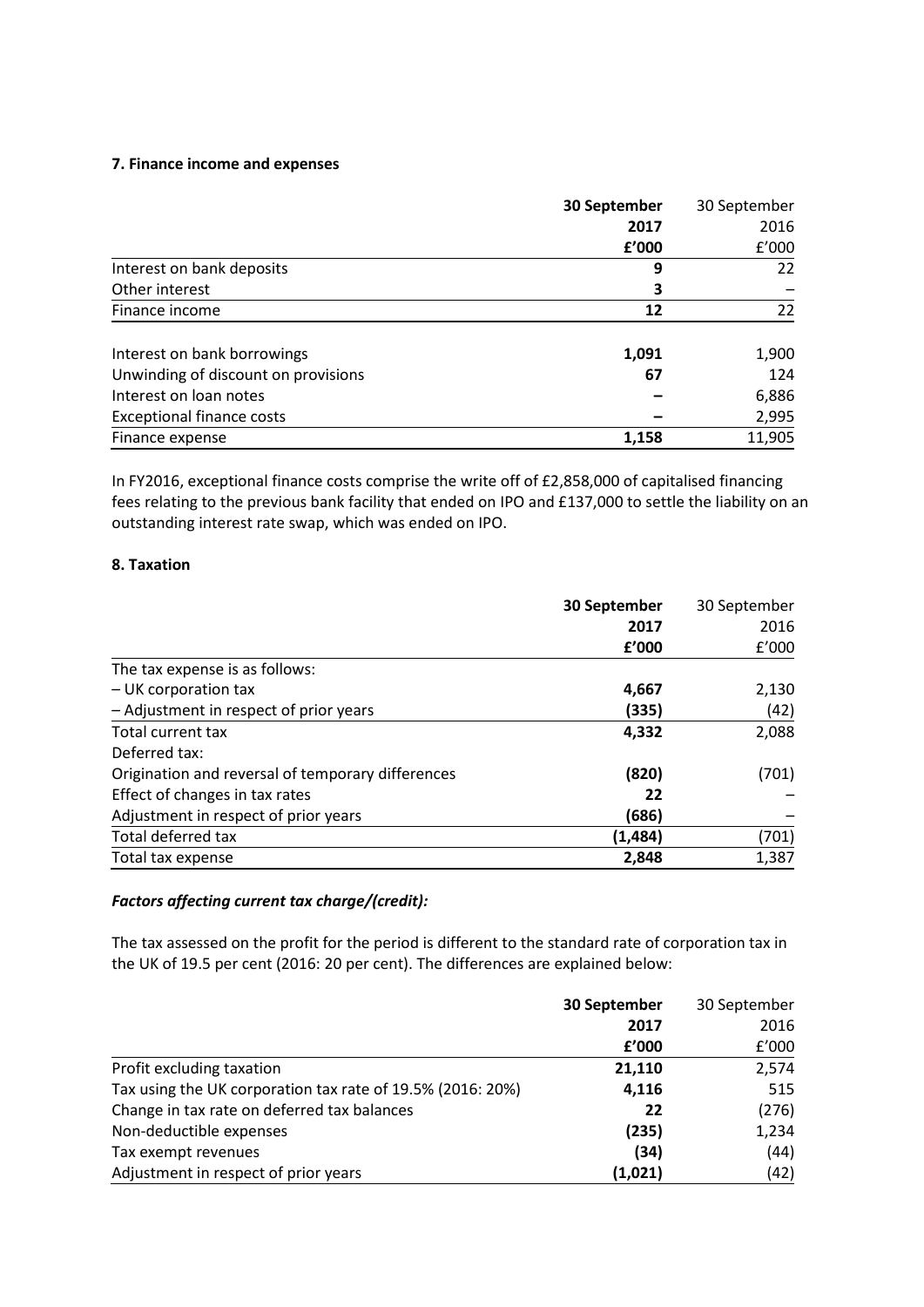| Total tax expense included in profit or loss | 2,848 | 1.387 |
|----------------------------------------------|-------|-------|
|----------------------------------------------|-------|-------|

The Group's standard tax rate for the year ended 30 September 2017 was 19.5 per cent (2016: 20 per cent).

The adjustment in respect of prior years for deferred taxation relates to the reduction of overstated deferred tax liabilities created in prior years, due to a higher estimate of qualifying net book value of fixed assets against its corresponding tax base.

## **9. Earnings per share**

Basic earnings per share are calculated by dividing the profit attributable to equity holders of Hollywood Bowl Group plc by the weighted average number of shares outstanding during the year, excluding invested shares held pursuant to a Long Term Incentive Plan. The weighted average number of shares for the preceding year has been stated as if the Group share-for-share exchange had occurred at the beginning of the comparative year.

Diluted earnings per share is calculated by adjusting the weighted average number of ordinary shares outstanding to assume conversion of all dilutive potential ordinary shares. During the year ended 30 September 2017, the Group had potentially dilutive shares in the form of unvested shares pursuant to a Long Term Incentive Plan.

|                                                          | 30 September | 30 September |
|----------------------------------------------------------|--------------|--------------|
|                                                          | 2017         | 2016         |
| Basic and diluted                                        |              |              |
| Profit for the year after tax (£'000)                    | 18,262       | 1,187        |
| Basic weighted average number of shares in issue for the |              |              |
| period (number)                                          | 150,000,000  | 105,843,170  |
| Adjustment for share awards                              | 104,367      |              |
| Diluted weighted average number of shares                | 150,104,367  | 105,843,170  |
| Basic earnings per share (pence)                         | 12.17        | 1.12         |
| Diluted earnings per share (pence)                       | 12.17        | 1.12         |

## *Adjusted underlying earnings per share*

Adjusted earnings per share is calculated by dividing adjusted underlying earnings after tax by the weighted average number of shares issued during the year.

|                                                                                                       | 30 September | 30 September |  |
|-------------------------------------------------------------------------------------------------------|--------------|--------------|--|
|                                                                                                       | 2017         | 2016         |  |
| Adjusted underlying earnings after tax (before exceptional<br>costs and shareholder interest) (£'000) | 18,256       | 14,004       |  |
| Basic adjusted earnings per share (pence)                                                             | 12.17        | 13.23        |  |
| Diluted adjusted earnings per share (pence)                                                           | 12.16        | 13.23        |  |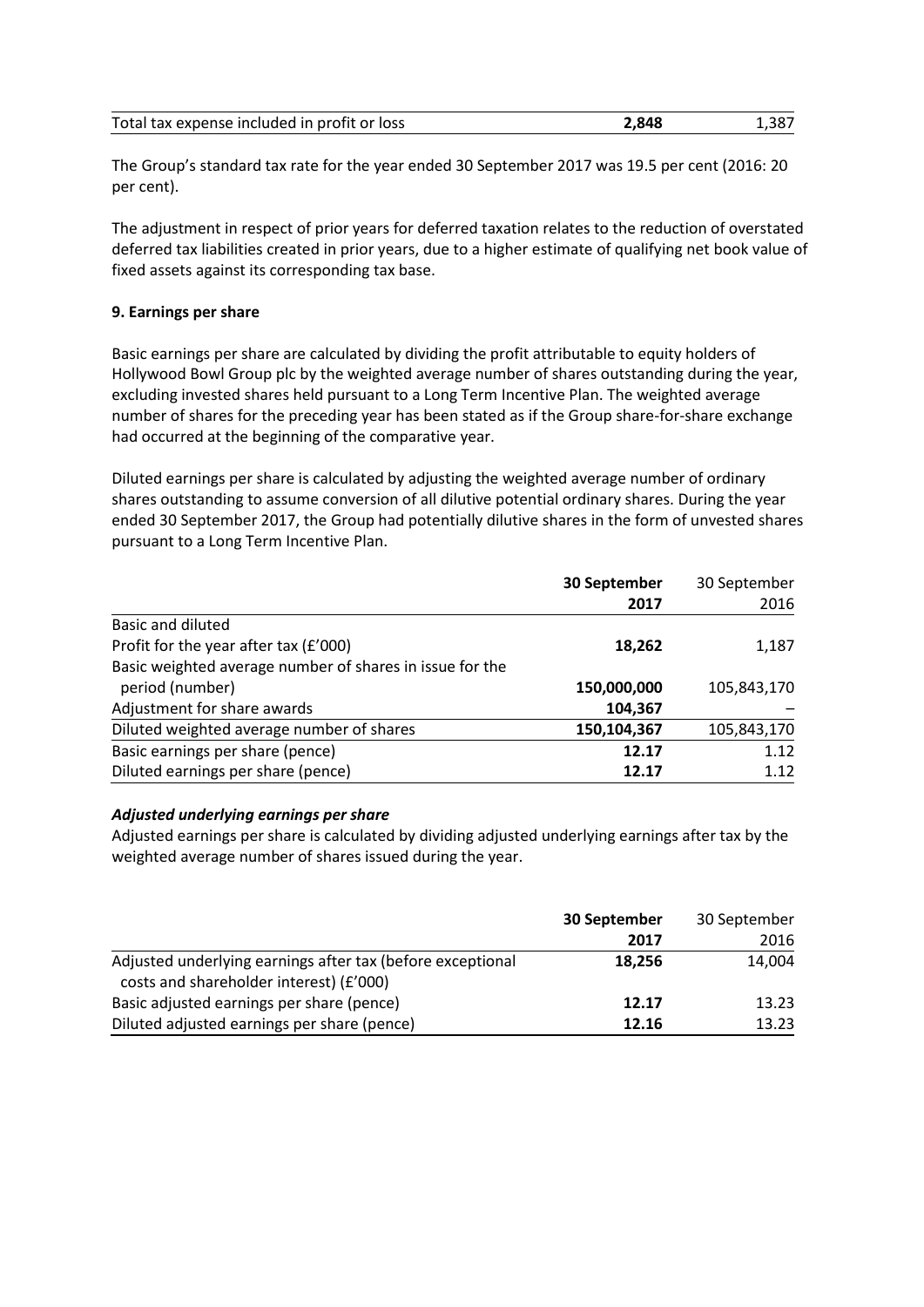Adjusted underlying earnings after tax is calculated as follows:

|                                                    | 2017    | 2016    |
|----------------------------------------------------|---------|---------|
|                                                    | f'000   | f'000   |
| Profit before taxation                             | 21,110  | 2,574   |
| Exceptional items (note 4)                         | 3       | 5,163   |
| Exceptional costs within finance expenses (note 4) |         | 2,995   |
| Shareholder interest (note 7)                      |         | 6,886   |
| Adjusted underlying profit before taxation         | 21,113  | 17,618  |
| Less taxation                                      | (2,857) | (3,614) |
| Adjusted underlying earnings after tax             | 18,256  | 14,004  |

### **10. Property, plant and equipment**

|                                 |           |        | Plant,                 |          |
|---------------------------------|-----------|--------|------------------------|----------|
|                                 | Long      | Short  | machinery              |          |
|                                 | leasehold |        | leasehold and fixtures |          |
|                                 | property  |        | property and fittings  | Total    |
|                                 | f'000     | f'000  | f'000                  | f'000    |
| Cost                            |           |        |                        |          |
| At 1 October 2015               | 1,224     | 5,980  | 30,943                 | 38,147   |
| Additions                       |           | 2,674  | 7,483                  | 10,157   |
| On acquisition                  |           | 1,715  | 5,817                  | 7,532    |
| <b>Disposals</b>                |           | (20)   | (4, 476)               | (4, 496) |
| At 30 September 2016            | 1,224     | 10,349 | 39,767                 | 51,340   |
| Additions                       | 27        | 5,921  | 7,603                  | 13,551   |
| <b>Disposals</b>                |           | (950)  | (4, 425)               | (5, 375) |
| At 30 September 2017            | 1,251     | 15,320 | 42,945                 | 59,516   |
| <b>Accumulated depreciation</b> |           |        |                        |          |
| At 1 October 2015               | 64        | 1,633  | 5,596                  | 7,293    |
| Depreciation charge             | 46        | 1,688  | 7,582                  | 9,316    |
| Disposals                       |           | (10)   | (2, 523)               | (2, 533) |
| At 30 September 2016            | 110       | 3,311  | 10,655                 | 14,076   |
| Depreciation charge             | 49        | 1,969  | 7,972                  | 9,990    |
| <b>Disposals</b>                |           | (697)  | (3, 562)               | (4, 259) |
| At 30 September 2017            | 159       | 4,583  | 15,065                 | 19,807   |
| Net book value                  |           |        |                        |          |
| At 30 September 2017            | 1,092     | 10,737 | 27,880                 | 39,709   |
| At 30 September 2016            | 1,114     | 7,038  | 29,112                 | 37,264   |
| At 30 September 2015            | 1,160     | 4,347  | 25,347                 | 30,854   |
|                                 |           |        |                        |          |

## *Impairment*

Impairment testing is carried out at the cash-generating unit (CGU) level on an annual basis. A CGU is the smallest identifiable group of assets that generates cash inflows that are largely independent of the cash inflows from other assets or groups of assets. Each individual centre is considered to be a CGU.

The Group determines whether property, plant and equipment are impaired when indicators of impairments exist or based on the annual impairment assessment. The annual assessment requires an estimate of the value in use of the CGU to which the property, plant and equipment are allocated.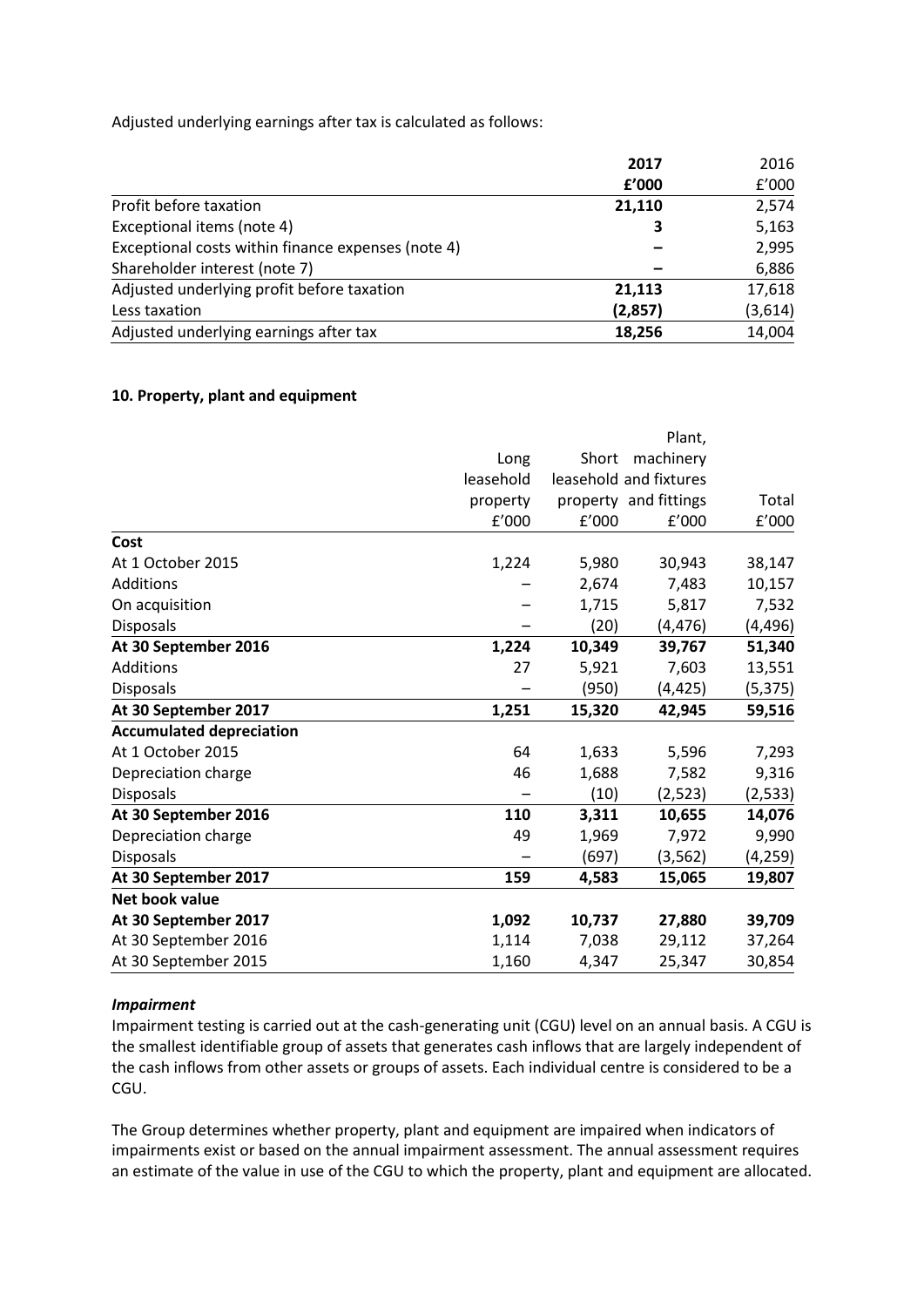## **11. Intangible assets**

|                                 | Goodwill |       | Brand <sup>1</sup> Trademark <sup>1</sup> | Software | Total  |
|---------------------------------|----------|-------|-------------------------------------------|----------|--------|
|                                 | f'000    | f'000 | f'000                                     | f'000    | f'000  |
| Cost                            |          |       |                                           |          |        |
| At 1 October 2015               | 62,014   | 3,360 | 798                                       | 544      | 66,716 |
| Additions                       |          |       |                                           | 357      | 357    |
| On acquisition                  | 13,020   |       | 4                                         | 154      | 13,178 |
| <b>Disposals</b>                |          |       |                                           | (15)     | (15)   |
| At 30 September 2016            | 75,034   | 3,360 | 802                                       | 1,040    | 80,236 |
| Additions                       |          |       |                                           | 196      | 196    |
| <b>Disposals</b>                |          |       |                                           | (65)     | (65)   |
| At 30 September 2017            | 75,034   | 3,360 | 802                                       | 1,171    | 80,367 |
| <b>Accumulated amortisation</b> |          |       |                                           |          |        |
| At 1 October 2015               |          | 180   | 66                                        | 284      | 530    |
| Amortisation charge             |          | 168   | 50                                        | 275      | 493    |
| <b>Disposals</b>                |          |       |                                           | (15)     | (15)   |
| At 30 September 2016            |          | 348   | 116                                       | 544      | 1,008  |
| Amortisation charge             |          | 168   | 51                                        | 321      | 540    |
| <b>Disposals</b>                |          |       |                                           | (48)     | (48)   |
| At 30 September 2017            |          | 516   | 167                                       | 817      | 1,500  |
| Net book value                  |          |       |                                           |          |        |
| At 30 September 2017            | 75,034   | 2,844 | 635                                       | 354      | 78,867 |
| At 30 September 2016            | 75,034   | 3,012 | 686                                       | 496      | 79,228 |
| At 30 September 2015            | 62,014   | 3,180 | 732                                       | 260      | 66,186 |

1 This relates to the Hollywood Bowl brand and trademark only.

Impairment testing is carried out at the cash-generating unit (CGU) level on an annual basis. A CGU is the smallest identifiable group of assets that generates cash inflows that are largely independent of the cash inflows from other assets or groups of assets. Each individual centre is considered to be a CGU. However, for the purposes of testing goodwill for impairment, it is acceptable under IAS36 to group CGUs, in order to reflect the level at which goodwill is monitored by management. The whole Group is considered to be one CGU, for the purposes of goodwill impairment test, on the basis of the level at which goodwill is monitored by management and historical allocation of goodwill upon acquisition.

The recoverable amount of the CGU is determined based on a value-in-use calculation using cash flow projections based on financial budgets approved by the Board covering a three-year period. Cash flows beyond this period are extrapolated using the estimated growth rates stated in the key assumptions. The key assumptions used in the value-in-use calculations are:

|                         | 2017 | 2016 |
|-------------------------|------|------|
| Discount rate (pre-tax) | 8.9% | 9.8% |
| Growth rate             | 2.0% | 2.0% |

Discount rates reflect management's estimate of return on capital employed required. This is the benchmark used by management to assess operating performance and to evaluate future capital investment proposals. These discount rates are derived from the Group's weighted average cost of capital. Changes in the discount rates over the years are calculated with reference to latest market assumptions for the risk free rate, equity market risk premium and the cost of debt.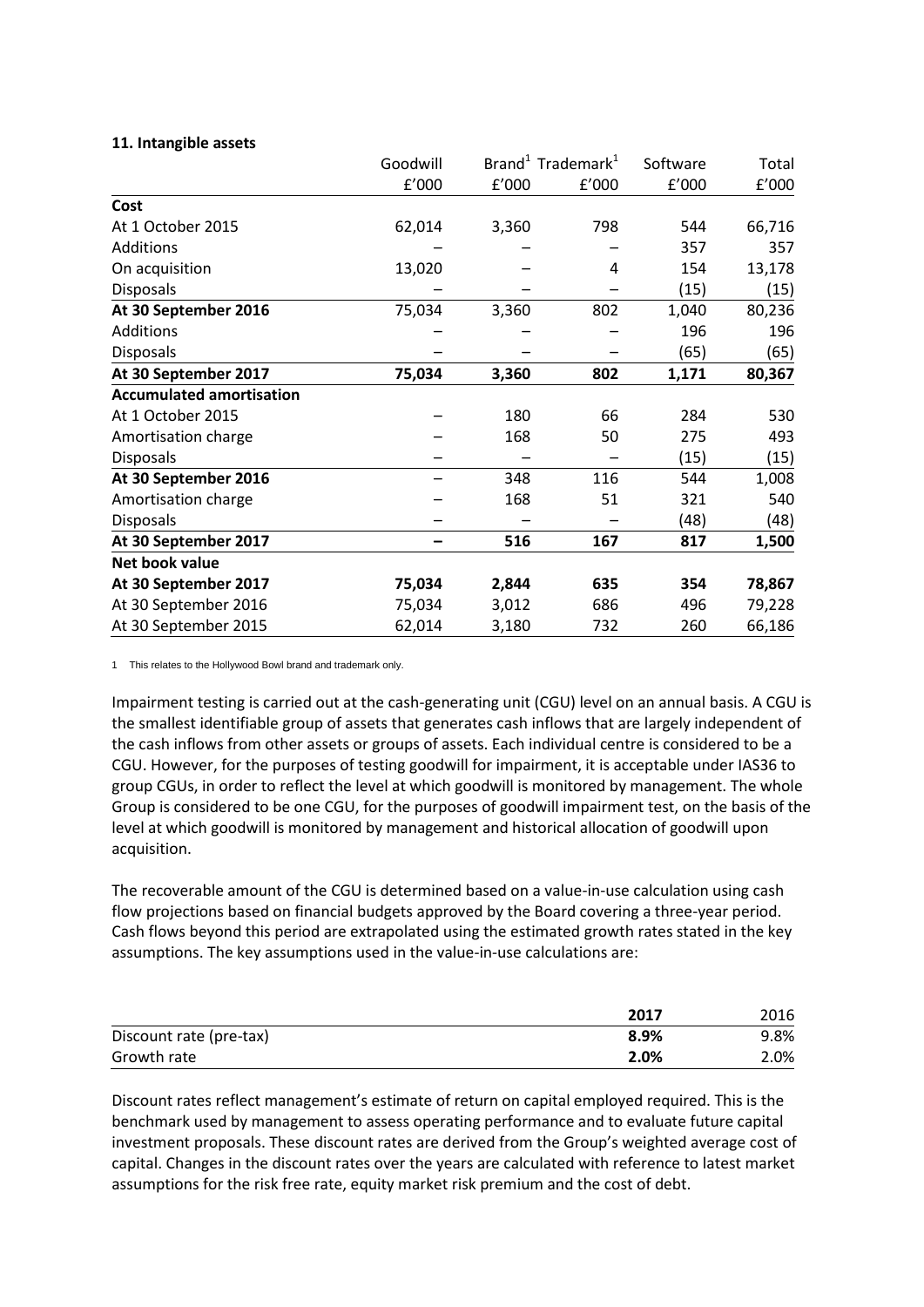The key assumptions are number of games and spend per game. Based on these assumptions there is no impairment required.

Goodwill is tested for impairment on at least an annual basis, or more frequently if events or changes in circumstance indicate that the carrying value may be impaired. In the years under review management's value-in-use calculations have indicated no requirement to impair.

## *Sensitivity to changes in assumptions*

The estimates of the recoverable amounts associated with the CGU affords reasonable headroom over the carrying value.

Management have sensitised the key assumptions in the goodwill impairment tests and under both the base case and sensitised cases no impairment exists. The key assumptions used and sensitised were forecast growth rates and the discount rate, which were selected as they are the key variable elements of the value in use calculation.

A reduction of 1% or 2% in growth rates for each CGU or an increase in the discount rate applied to the cashflows of each CGU of 1% would not cause the carrying value to exceed its recoverable amount. Therefore, management believe that any reasonably possible change in the key assumptions would not result in an impairment charge.

### **12. Loans and borrowings**

|                                  | 30 September | 30 September |
|----------------------------------|--------------|--------------|
|                                  | 2017         | 2016         |
|                                  | £'000        | f'000        |
| Current                          |              |              |
| Bank loan                        | 1,380        |              |
| Borrowings (less than 1 year)    | 1,380        |              |
| Non-current                      |              |              |
| Bank loan                        | 28,143       | 29,403       |
| Borrowings (greater than 1 year) | 28,143       | 29,403       |
| <b>Total borrowings</b>          | 29,523       | 29,403       |

Bank borrowings have the following maturity profile:

|                         | 30 September | 30 September |
|-------------------------|--------------|--------------|
|                         | 2017         | 2016         |
|                         | f'000        | f'000        |
| Due in less than 1 year | 1,500        |              |
| Less issue costs        | (120)        |              |
|                         | 1,380        |              |
| Due 2 to 5 years        | 28,500       | 30,000       |
| Due over 5 years        |              |              |
| Less issue costs        | (357)        | (597)        |
| <b>Total borrowings</b> | 29,523       | 29,403       |

The bank loans are secured by a fixed and floating charge over all assets. The loans carry interest at LIBOR plus a variable margin.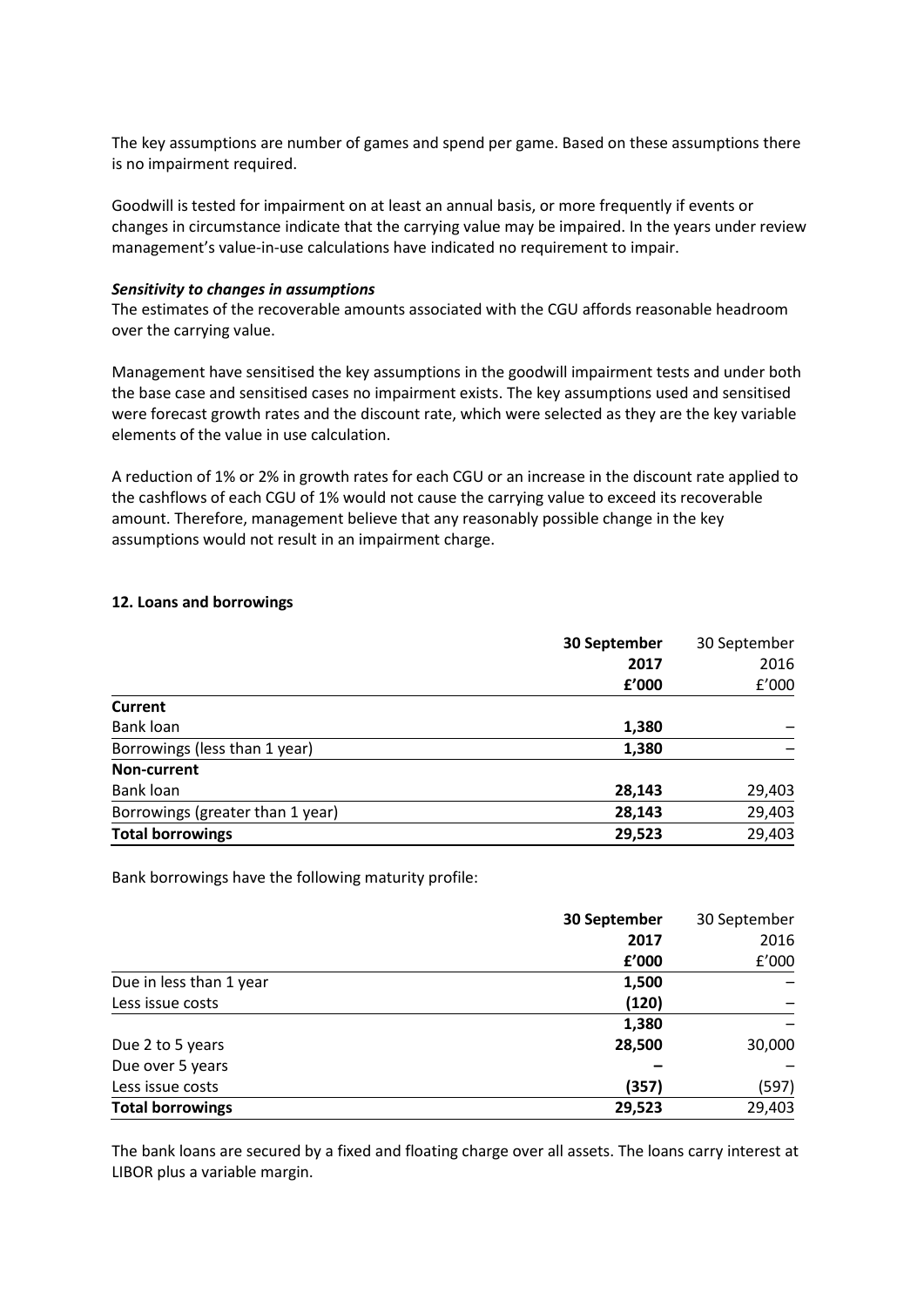On 21 September 2016, the Group entered into a £30m facility with Lloyds Bank plc. This facility is due for repayment in instalments over a five-year period up to the expiry date of 20 September 2021. The first repayment of £0.75m is due 31 December 2017, and in six monthly instalments up to 31 December 2020. The remaining balance of £24.75m will be repayable at the expiry date of 20 September 2021. In addition, the Group had an undrawn £5m revolving credit facility and undrawn £5m capex facility at 30 September 2017 and 30 September 2016. All loans carry interest at LIBOR plus a margin, which varies in accordance with the ratio of net debt divided by EBITDA and cashflow cover. The margin at 30 September 2017 and 30 September 2016 was 2.25 per cent, which reduced to 2.00 per cent with effect from 31 October 2017 due to covenant testing at that point.

## **13. Related party transactions**

## *30 September 2017*

During the period Epiris Managers LLP charged a management fee of £25,000 to the Group.

## *30 September 2016*

During the period Electra Partners LLP charged a management fee of £98,000 to the Group.

The Kanyeco Group subordinated shareholder loan notes together with accrued interest of £72,935,000 owed to Electra Investments Limited and members of management of the Kanyeco Group, was acquired by Hollywood Bowl Group plc in exchange for share capital.

## **14. Purchase of trade and assets**

The Group acquired the entire share capital of Bowlplex Limited on 9 December 2015 for a total consideration, of £22,801,000. Acquisition-related costs of £2,334,000 were also incurred and have been written off to the profit and loss account. The following table sets out the value of the net assets acquired.

|                                           | Fair value |
|-------------------------------------------|------------|
|                                           | £'000      |
| Intangible assets                         | 158        |
| Property, plant and equipment             | 7,532      |
| Inventories                               | 423        |
| Trade receivables                         | 5,019      |
| Prepayments                               | 1,707      |
| Cash at bank and in hand                  | 970        |
| Trade payables and other payables         | (3,993)    |
| Accruals                                  | (271)      |
| Provisions <sup>1</sup>                   | (1,764)    |
| <b>Net assets</b>                         | 9,781      |
| Consideration paid                        | 22,801     |
| Goodwill                                  | 13,020     |
| Consideration paid has been satisfied by: |            |
| Cash                                      | 22,801     |

1 This includes dilapidations and deferred tax.

IFRS 3 looks into the existence of any intangible assets that meet the identifiable criteria for recognition other than as goodwill. These include marketing-related (including brands), customerrelated, contract-based and technology-based intangible assets. Each was considered separately by the Board and it was concluded that no value was attributable to other intangibles.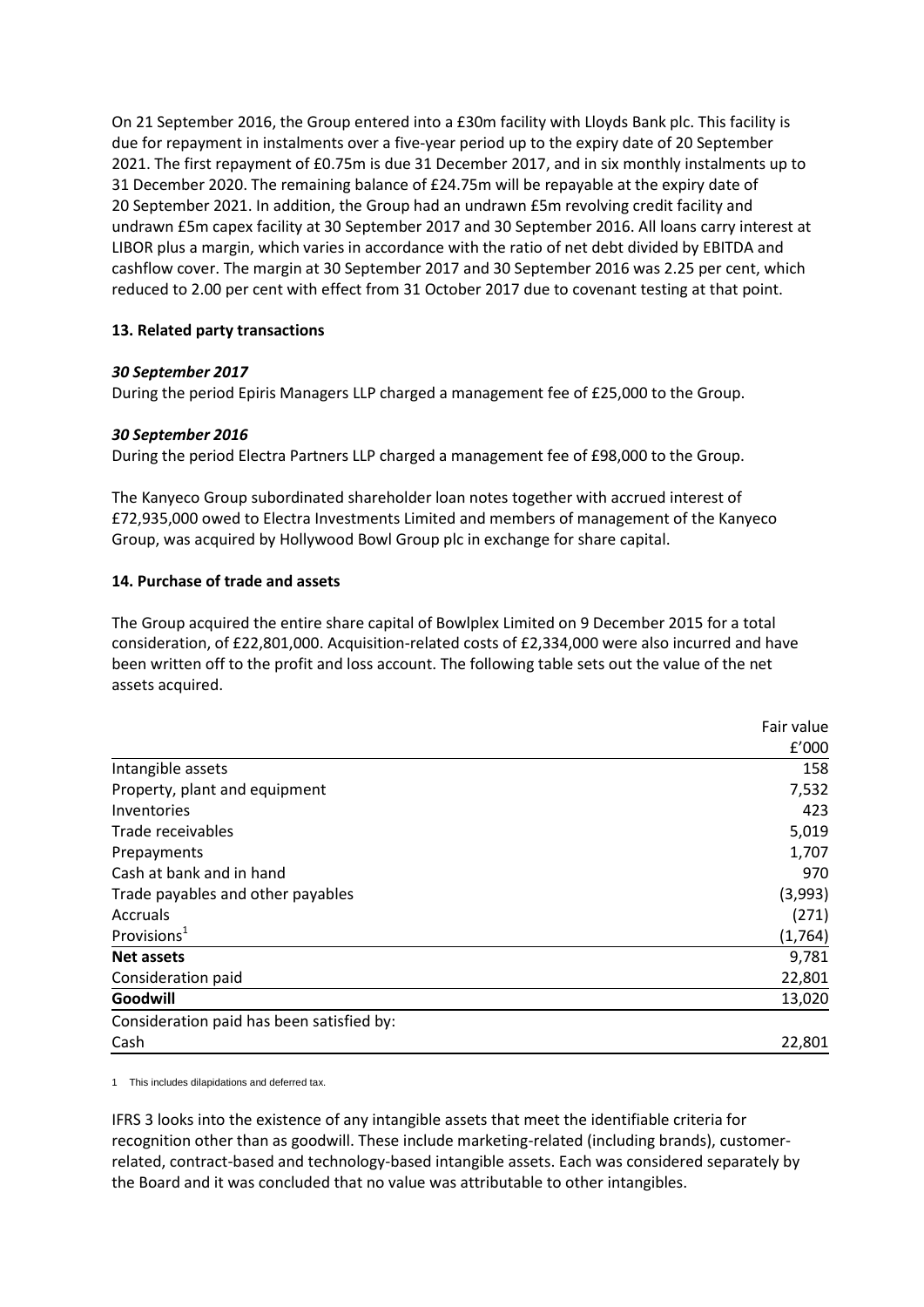The goodwill arising from this acquisition included the various expected business synergies. The business was purchased with potential synergy cost benefits of circa £2.6m per annum (£2m from central support and the rest from contractual Group benefits). It was also identified that the potential within the Bowlplex sites was significant given their revenue performance versus the Hollywood Bowl centre revenue performance.

## **15. Dividends paid and proposed**

|                                                             | 30 September | 30 September |
|-------------------------------------------------------------|--------------|--------------|
|                                                             | 2017         | 2016         |
|                                                             | £'000        | f'000        |
| The following dividends were declared and paid by the Group |              |              |
| Final dividend year ended 30 September 2016 - 0.19p per     |              |              |
| Ordinary share                                              | 285          |              |
| Interim dividend year ended 30 September 2017 - 1.80p per   |              |              |
| Ordinary share                                              | 2,700        |              |
|                                                             | 2,985        |              |
| Proposed for approval by shareholders at AGM (not           |              |              |
| recognised as a liability at 30 September 2017)             |              |              |
| Final dividend year ended 30 September 2017 - 3.95p per     |              |              |
| Ordinary share                                              | 5,925        |              |
| Special dividend year ended 30 September 2017 - 3.33p per   |              |              |
| Ordinary share                                              | 5,000        |              |

## **Responsibility statement of the Directors**

The following statement will be contained in the 2017 Annual Report and Accounts

We confirm that to the best of our knowledge:

the Financial Statements, prepared in accordance with the applicable set of accounting standards, give a true and fair view of the assets, liabilities, financial position and profit or loss of the Company and the undertakings included in the consolidation taken as a whole; and

the Strategic Report includes a fair review of the development and performance of the business and the position of the issuer and the undertakings included in the consolidation taken as a whole, together with a description of the principal risks and uncertainties that they face.

We consider the Annual Report and Accounts, taken as a whole, is fair, balanced and understandable and provides the information necessary for shareholders to assess the Group's position and performance, business model and strategy.

On behalf of the Board

**Stephen Burns Laurence Keen Chief Executive Officer Chief Financial Officer 11 December 2017 11 December 2017**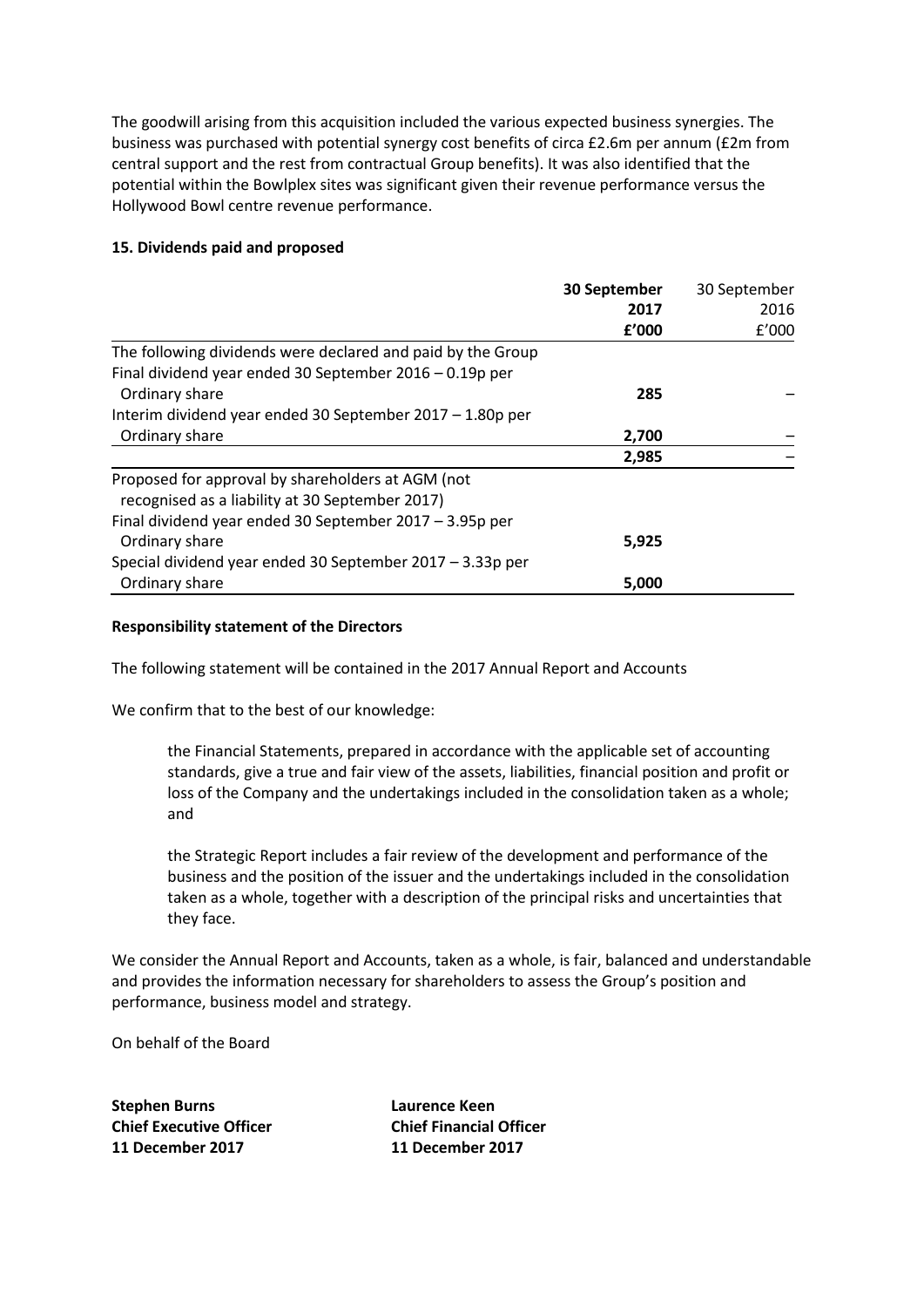## **PRINCIPAL RISKS EFFECTIVE RISK MANAGEMENT**

The Board retains ultimate responsibility for the Group's risk management framework and annually reviews the Group's principal risks.

The Board takes responsibility for the management of risk throughout the business. It believes that risk is best managed by a combination of the following:

- a formal risk management process, as described below;
- senior management and executives leading by example;
- alignment through centre managers acting as owners of their businesses; and
- embedding our culture and values throughout the Group's operations

Each department head is responsible for evaluating risk controls in place and for drawing up plans to improve them where appropriate. Details of risks and their controls are recorded in the Group's risk register, a working document which is presented to the Board half-yearly.

The Board confirms that it has carried out a robust assessment of the principal risks facing the Group, including those that would threaten its business model, future performance, solvency or liquidity. The Board's assessment of the principal risks and uncertainties facing the Group and the mitigation in place is set out below. Risks and uncertainties of which we are unaware, or which we currently believe to be immaterial, may also have an adverse effect on the Group.

While the principal risks and uncertainties could impact future performance, none of them are considered likely, individually or collectively, to affect the viability of the Group during the assessment period.

| Type of risk                                           | <b>Risk</b>                                                                                                                                            | <b>Potential effect</b>                                                                                   | <b>Mitigation</b>                                                                                                                                                                                                                                                                                                                     |
|--------------------------------------------------------|--------------------------------------------------------------------------------------------------------------------------------------------------------|-----------------------------------------------------------------------------------------------------------|---------------------------------------------------------------------------------------------------------------------------------------------------------------------------------------------------------------------------------------------------------------------------------------------------------------------------------------|
| <b>Financial</b><br>Impact compared<br>to FY2016<br>≺≻ | Adverse economic<br>conditions may<br>have an effect on<br>Group results.                                                                              | A decline in spend<br>on discretionary<br>leisure activity<br>could lead to a<br>reduction<br>in profits. | The majority of sites are based<br>in high footfall areas that<br>should withstand an economic<br>downturn. The Board<br>continually reviews its revenue<br>streams for opportunities to<br>enhance the customer<br>experience, introducing<br>VIP lanes in 40 centres,<br>trialling Virtual Reality and also<br>cashless amusements. |
| <b>Financial</b><br>Impact compared<br>to FY2016       | A failure to review<br>funding<br>arrangements<br>when they become<br>due, or a failure to<br>meet banking<br>covenants may<br>have adverse<br>impact. | Covenant breach.                                                                                          | The Group has considerable<br>headroom on its current<br>facilities, with gross debt<br>significantly below market<br>opportunity for funding.<br>Further uncommitted<br>borrowing facilities exist for<br>both capital investment and<br>working capital requirements.<br>Net debt at the end of the year                            |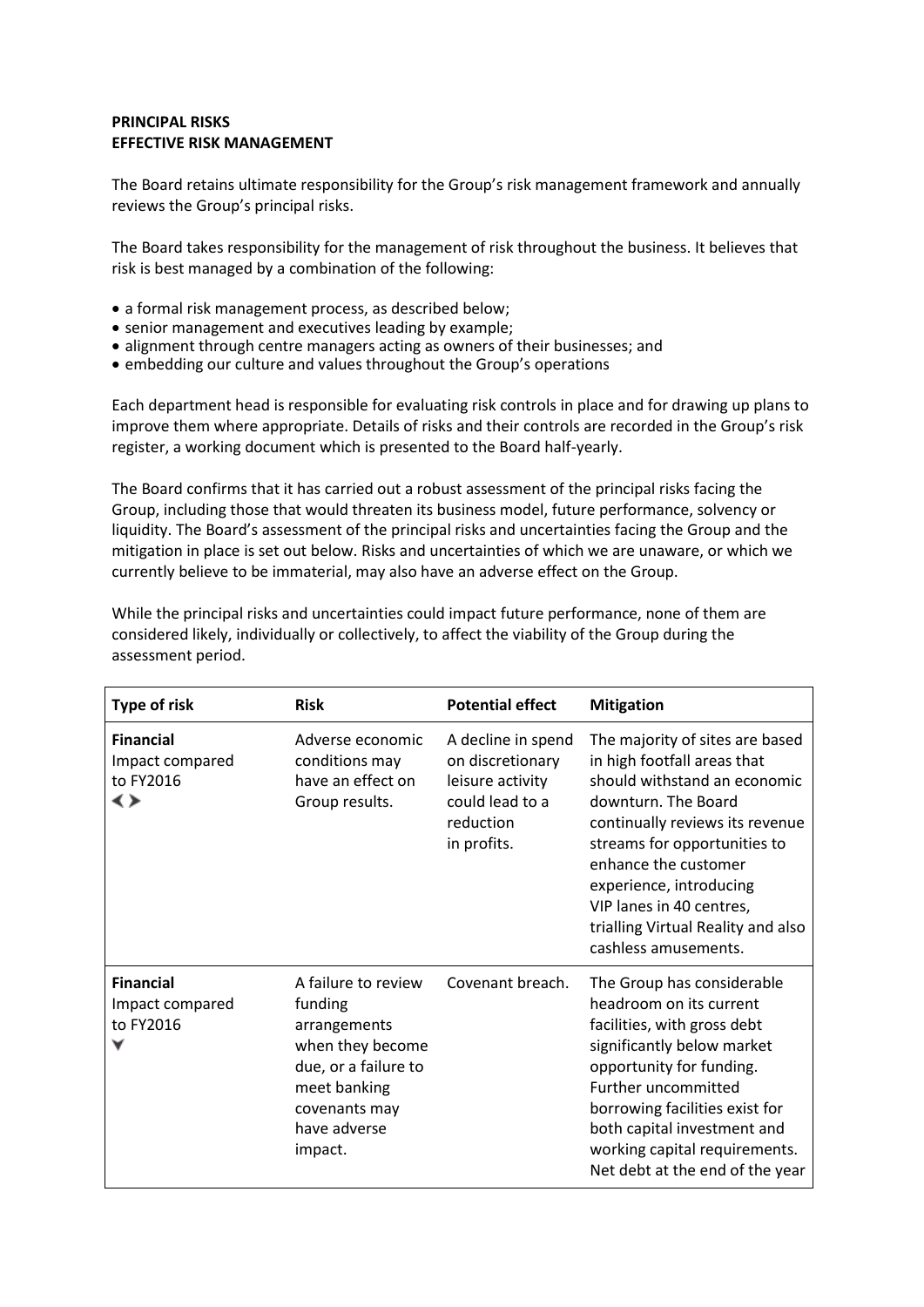|                                                                                    |                                                                                        |                                                                                                                                                         | was £8.1m (0.24x Group<br>adjusted EBITDA).                                                                                                                                                                                                                                                                           |
|------------------------------------------------------------------------------------|----------------------------------------------------------------------------------------|---------------------------------------------------------------------------------------------------------------------------------------------------------|-----------------------------------------------------------------------------------------------------------------------------------------------------------------------------------------------------------------------------------------------------------------------------------------------------------------------|
| <b>Information</b><br>technology/operational<br>Impact compared<br>to FY2016<br>∢≻ | Failure in the<br>stability or<br>availability of<br>information from IT<br>systems.   | Customers not<br>being able to book<br>through the<br>website<br>or Customer<br><b>Contact Centre</b><br>(CCC), and<br>inability to<br>collect revenue. | Systems are backed up to our<br>disaster recovery centre. The<br>reservations systems are now<br>fully migrated to Microsoft<br>Azure Cloud for added<br>resilience and performance.                                                                                                                                  |
| <b>Operational</b><br>Impact compared<br>to FY2016<br>◆                            | Operational<br>business failures<br>from key suppliers<br>$(non-IT).$                  | Unable to provide<br>customers with a<br>full experience.                                                                                               | The Group has key suppliers in<br>food and drink with tight SLAs<br>stated in contracts, and other<br>supplier options that could be<br>introduced at short notice. We<br>continually review recall and<br>traceability policies and<br>maintain central and centre<br>stock levels to reflect supply<br>chain risks. |
| <b>Operational</b><br>Impact compared<br>to FY2016<br>∢≻                           | Any disruption<br>which affects<br>Group relationships<br>with amusement<br>suppliers. | Amusement<br>income.                                                                                                                                    | Regular key supplier meetings<br>between our Head of<br>Amusements, and Namco and<br>Gamestech. Key issues are<br>discussed as well as future<br>plans. There are biannual<br>meetings between the<br><b>Executive Board and Namco.</b>                                                                               |
| <b>Operational</b><br>Impact compared<br>to FY2016<br>∢≻                           | Loss of key<br>personnel-<br>Centre Managers.                                          | Lack of direction<br>at centre level and<br>therefore adverse<br>effect on<br>customers.                                                                | The Group continues to run its<br><b>Centre Manager in Training</b><br>(CMIT) programme and will<br>have two programmes running<br>in FY2018. The CMITs can run<br>a centre with support from the<br>Regional Support Manager, as<br>well as from other more<br>experienced Centre Managers<br>across the region.     |
| <b>Technical</b><br>Impact compared<br>to FY2016<br>≺≻                             | Data protection<br>breach.                                                             | Breach leading to<br>access of<br>customer email<br>addresses and<br>subsequent<br>adverse impact on<br>reputation.                                     | The Group's networks are<br>protected by firewalls and<br>secure passwords. Security<br>vulnerability scans are<br>frequently run on firewalls to<br>ensure their integrity. The<br>Group plans to move to a new<br>analytics system allowing the                                                                     |